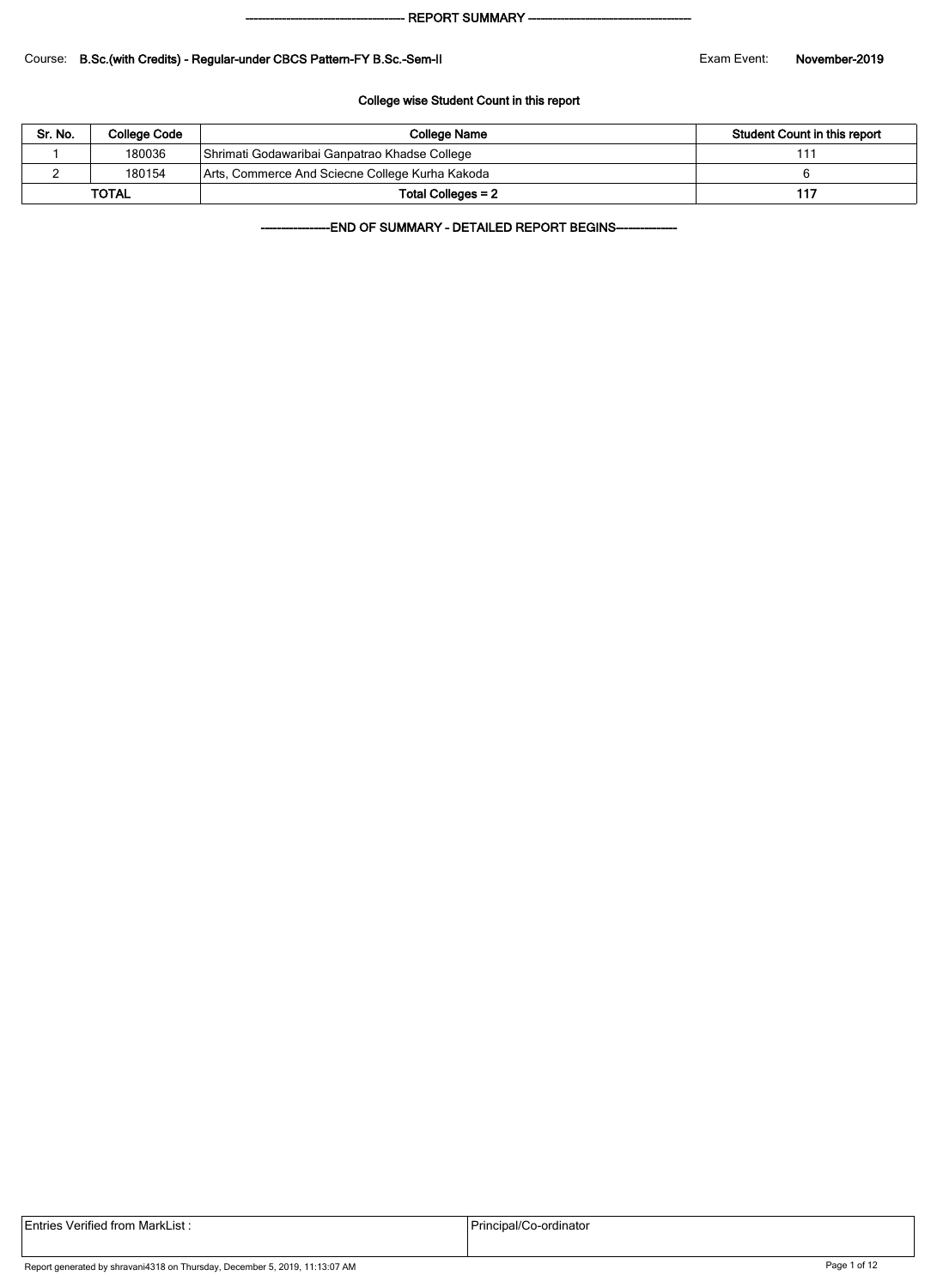

Exam Event :November-2019 User Name :shravani4318

Course :B.Sc.(with Credits) - Regular-under CBCS Pattern-FY B.Sc.-Sem-II

ADEC: Muktainagar Taluka Education Society's Smt. Godawaribai Ganpatrao Khadse Science and Arts College

### Performance Ledger

| Code         | <b>Paper Name</b>                                        | ΑМ        | <b>UA</b>                | CA                       | Code   | <b>Paper Name</b>                                  | ΑM            | <b>UA</b>                | CA                                            |
|--------------|----------------------------------------------------------|-----------|--------------------------|--------------------------|--------|----------------------------------------------------|---------------|--------------------------|-----------------------------------------------|
| $\mathbf{1}$ | 2018015400051855                                         | 314835    |                          |                          | 180036 | <b>DHANGAR GAYATRI DILIP</b>                       |               |                          |                                               |
| 821301       | CH-201 Physical and Inorganic<br>Chemistry               | Theory    | 14                       | AB                       | 821302 | CH-202 Organic and Inorganic<br>Chemistry          | Theory        | 29                       | AB                                            |
| 821303       | CH-203 Chemistry Practical Based on<br>CH-201 and CH-202 | Practical | 45                       | 23                       | 821401 | BOT-201 Diversity of Archegoniates                 | Theory        | $\overline{\phantom{a}}$ | 18                                            |
| 821402       | BOT-202 Plant Ecology                                    | Theory    | $\overline{\phantom{a}}$ | 18                       | 821403 | BOT-203 Practical-II                               | Practical     | 35                       | $\overline{\phantom{a}}$                      |
| 821501       | ZOO-201 Comparative Anatomy of<br>Vertebrates            | Theory    | 41                       | 28                       | 821502 | ZOO-202 Developmental Biology of<br>Vertebrates    | Theory        | 34                       | 34                                            |
| 821503       | ZOO-203 Practical on ZOO-201 and<br>ZOO-202              | Practical | 34                       | 25                       | 821801 | GG-201 Physical Geography<br>(Lithosphere Part-II) | Theory        | щ.                       | 18                                            |
| 821803       | GG-203 Practical Geography (Map<br>Projection)           | Practical | 37                       | 28                       |        |                                                    |               |                          |                                               |
| 2            | 2018015400053003                                         | 314836    |                          |                          | 180036 | <b>JAWARE HRITIK GOPINATH</b>                      |               |                          |                                               |
| 821101       | MTH-201 Ordinary Differential<br>Equations               | Theory    | 11                       | $\overline{\phantom{a}}$ | 821102 | MTH-202 Theory of Equations                        | Theory        | 27                       | $\overline{\phantom{a}}$                      |
| 821103       | MTH-203 (A) Laplace Transform                            | Theory    | 28                       | Ξ.                       | 821201 | PHY-201 Electricity and Electrostatics             | Theory        | 29                       | --                                            |
| 822201       | ELE-201 Analog Electronics                               | Theory    | 25                       | Ξ.                       | 822202 | ELE-202 Linear Integrated Circuits                 | Theory        | 24                       | --                                            |
| 822402       | CS-202 C Programming Language-II                         | Theory    | 24                       | щ.                       | 85555  | <b>Environmental Studies</b>                       | Field<br>Work | <b>NA</b>                | $\overline{\phantom{a}}$                      |
| 85555        | <b>Environmental Studies</b>                             | Theory    | 27                       | <b>NA</b>                |        |                                                    |               |                          |                                               |
| 3            | 2018015400131891                                         | 314837    |                          |                          | 180036 | KAKPHALE YOGESH MACHCHINDRA                        |               |                          |                                               |
| 821101       | MTH-201 Ordinary Differential<br>Equations               | Theory    | 24                       | --                       | 821102 | MTH-202 Theory of Equations                        | Theory        | 32                       | $\overline{\phantom{a}}$                      |
| 822201       | ELE-201 Analog Electronics                               | Theory    | 26                       | Ξ.                       | 822202 | ELE-202 Linear Integrated Circuits                 | Theory        | 25                       | $\overline{\phantom{a}}$                      |
| 822402       | CS-202 C Programming Language-II                         | Theory    | 24                       | $\overline{\phantom{a}}$ |        |                                                    |               |                          |                                               |
| 4            | 2018015400050701                                         | 314838    |                          |                          | 180036 | NAPHADE VINAY KRUSHNA                              |               |                          |                                               |
| 821301       | CH-201 Physical and Inorganic<br>Chemistry               | Theory    | 4                        | AB                       | 821302 | CH-202 Organic and Inorganic<br>Chemistry          | Theory        | 13                       | AB                                            |
| 821303       | CH-203 Chemistry Practical Based on<br>CH-201 and CH-202 | Practical | $\overline{\phantom{a}}$ | 18                       | 821401 | BOT-201 Diversity of Archegoniates                 | Theory        | 25                       | $\overline{\phantom{a}}$                      |
| 821402       | BOT-202 Plant Ecology                                    | Theory    | AB                       | щ.                       | 821501 | ZOO-201 Comparative Anatomy of<br>Vertebrates      | Theory        | 33                       | $\overline{\phantom{a}}$                      |
| 821502       | ZOO-202 Developmental Biology of<br>Vertebrates          | Theory    | 24                       | $\overline{\phantom{a}}$ | 821801 | GG-201 Physical Geography<br>(Lithosphere Part-II) | Theory        | 14                       | AB                                            |
| 821802       | GG-202 Physical Geography<br>(Hydrosphere)               | Theory    | 28                       | $\overline{\phantom{a}}$ | 85555  | <b>Environmental Studies</b>                       | Field<br>Work | <b>NA</b>                | --                                            |
| 85555        | <b>Environmental Studies</b>                             | Theory    | 26                       | <b>NA</b>                |        |                                                    |               |                          |                                               |
| 5            | 2018015400052561                                         | 314839    |                          |                          | 180036 | NIKAM KIRTI WAMAN                                  |               |                          |                                               |
| 821301       | CH-201 Physical and Inorganic<br>Chemistry               | Theory    | 24                       | --                       | 821302 | CH-202 Organic and Inorganic<br>Chemistry          | Theory        | 10                       | $\overline{\phantom{m}}$                      |
| 821303       | CH-203 Chemistry Practical Based on<br>CH-201 and CH-202 | Practical | AB                       | щ.                       | 821401 | BOT-201 Diversity of Archegoniates                 | Theory        | 24                       | $\sim$                                        |
| 821403       | BOT-203 Practical-II                                     | Practical | AB                       | Ξ.                       | 821503 | ZOO-203 Practical on ZOO-201 and<br>ZOO-202        | Practical     | AB                       | $\mathord{\hspace{1pt}\text{--}\hspace{1pt}}$ |
| 821801       | GG-201 Physical Geography<br>(Lithosphere Part-II)       | Theory    | ۰.                       | AB                       | 821803 | GG-203 Practical Geography (Map<br>Projection)     | Practical     | AB                       | 8                                             |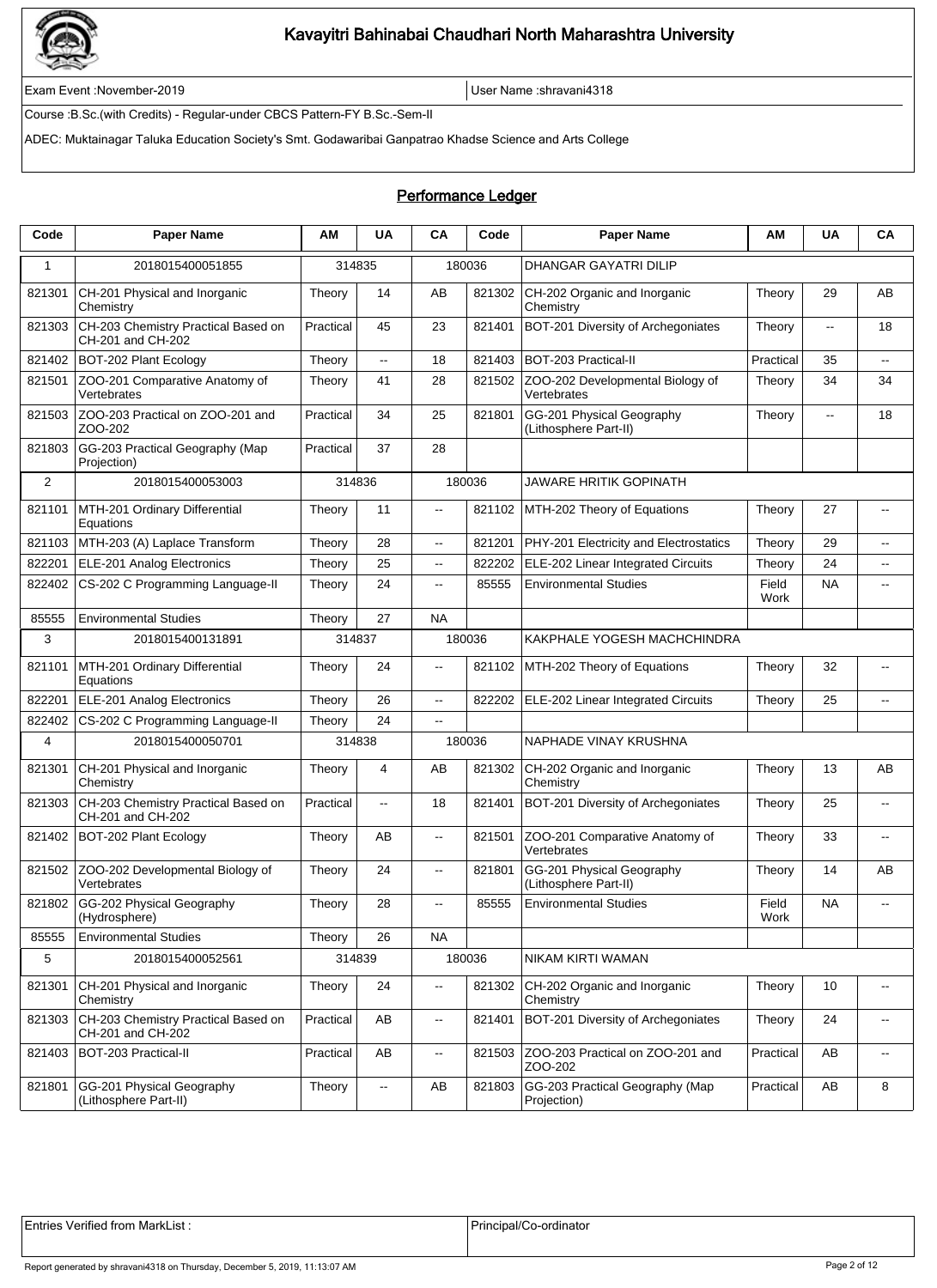

Exam Event :November-2019 User Name :shravani4318

Course :B.Sc.(with Credits) - Regular-under CBCS Pattern-FY B.Sc.-Sem-II

ADEC: Muktainagar Taluka Education Society's Smt. Godawaribai Ganpatrao Khadse Science and Arts College

### Performance Ledger

| Code           | <b>Paper Name</b>                                            | ΑМ            | <b>UA</b>                | CA                       | Code   | <b>Paper Name</b>                                            | AM        | <b>UA</b>                | CA                                            |
|----------------|--------------------------------------------------------------|---------------|--------------------------|--------------------------|--------|--------------------------------------------------------------|-----------|--------------------------|-----------------------------------------------|
| 6              | 2018015400052487                                             |               | 314840                   |                          | 180036 | PATIL NIKHIL PRAMOD                                          |           |                          |                                               |
| 821101         | MTH-201 Ordinary Differential<br>Equations                   | Theory        | 8                        | $\overline{\phantom{a}}$ | 821102 | MTH-202 Theory of Equations                                  | Theory    | 28                       | $\overline{\phantom{a}}$                      |
| 821103         | MTH-203 (A) Laplace Transform                                | Theory        | 30                       | AB                       | 822201 | ELE-201 Analog Electronics                                   | Theory    | AB                       | $\overline{a}$                                |
| 822401         | CS-201 Internet Computing                                    | Theory        | 33                       | Ξ.                       | 822403 | CS-203 Lab Course on Internet<br>Computing and C Programming | Practical | Ξ.                       | AB                                            |
| $\overline{7}$ | 2018015400050716                                             | 314841        |                          |                          | 180036 | PATIL RUSHIKESH VIJAY                                        |           |                          |                                               |
| 821101         | MTH-201 Ordinary Differential<br>Equations                   | Theory        | 24                       | Щ.                       | 821102 | MTH-202 Theory of Equations                                  | Theory    | 28                       | --                                            |
| 821103         | MTH-203 (A) Laplace Transform                                | Theory        | 26                       | ц,                       | 821201 | PHY-201 Electricity and Electrostatics                       | Theory    | 30                       | --                                            |
| 821202         | PHY-202 Magnetism and<br>Electromagnetism                    | Theory        | AB                       | $\overline{\phantom{a}}$ | 822201 | ELE-201 Analog Electronics                                   | Theory    | 24                       | $\overline{\phantom{a}}$                      |
| 822202         | ELE-202 Linear Integrated Circuits                           | Theory        | 26                       | $\overline{\phantom{a}}$ | 822402 | CS-202 C Programming Language-II                             | Theory    | AB                       | $\overline{\phantom{a}}$                      |
| 85555          | <b>Environmental Studies</b>                                 | Field<br>Work | <b>NA</b>                | $\overline{\phantom{a}}$ | 85555  | <b>Environmental Studies</b>                                 | Theory    | 27                       | NA                                            |
| 8              | 2018015400052882                                             |               | 314842                   |                          | 180036 | RANE JAYESH AVINASH                                          |           |                          |                                               |
| 821301         | CH-201 Physical and Inorganic<br>Chemistry                   | Theory        | 24                       | $\overline{\phantom{a}}$ | 821302 | CH-202 Organic and Inorganic<br>Chemistry                    | Theory    | 24                       | $\overline{a}$                                |
| 821401         | BOT-201 Diversity of Archegoniates                           | Theory        | 24                       | --                       | 821402 | BOT-202 Plant Ecology                                        | Theory    | 24                       | $\overline{a}$                                |
| 821502         | ZOO-202 Developmental Biology of<br>Vertebrates              | Theory        | 26                       | --                       |        |                                                              |           |                          |                                               |
| 9              | 2018015400052897                                             |               | 314843                   |                          | 180036 | RAYPURKAR BHAVESH RAJENDRA                                   |           |                          |                                               |
| 821101         | MTH-201 Ordinary Differential<br>Equations                   | Theory        | 24                       | $\overline{a}$           | 821102 | MTH-202 Theory of Equations                                  | Theory    | 37                       | $\overline{a}$                                |
| 821103         | MTH-203 (A) Laplace Transform                                | Theory        | 30                       | Ш,                       | 822201 | ELE-201 Analog Electronics                                   | Theory    | 26                       | $\overline{\phantom{a}}$                      |
| 822401         | CS-201 Internet Computing                                    | Theory        | 29                       | $\overline{\phantom{a}}$ | 822403 | CS-203 Lab Course on Internet<br>Computing and C Programming | Practical | 41                       | $\overline{\phantom{a}}$                      |
| 10             | 2018015400053595                                             |               | 314844                   |                          | 180036 | SHAIKH RAEES SHAIKH NASIR                                    |           |                          |                                               |
| 821201         | PHY-201 Electricity and Electrostatics                       | Theory        | $\overline{\phantom{a}}$ | 16                       | 821202 | PHY-202 Magnetism and<br>Electromagnetism                    | Theory    | $\overline{\phantom{a}}$ | 16                                            |
| 821203         | PHY-203 Physics Lab-II                                       | Practical     | AB                       | 16                       | 821301 | CH-201 Physical and Inorganic<br>Chemistry                   | Theory    | 3                        | AB                                            |
| 821302         | CH-202 Organic and Inorganic<br>Chemistry                    | Theory        | 3                        | AB                       | 821401 | BOT-201 Diversity of Archegoniates                           | Theory    | 5                        | 19                                            |
|                | 821402 BOT-202 Plant Ecology                                 | Theory        | 5                        | $18$                     |        | 821403 BOT-203 Practical-II                                  | Practical | 27                       | 28                                            |
| 11             | 2018015400050732                                             |               | 314845                   |                          | 180036 | SHAIKH SOHEL SHAIKH RASHID                                   |           |                          |                                               |
| 821301         | CH-201 Physical and Inorganic<br>Chemistry                   | Theory        | 3                        | $\overline{\phantom{a}}$ | 821302 | CH-202 Organic and Inorganic<br>Chemistry                    | Theory    | 4                        | --                                            |
| 821401         | BOT-201 Diversity of Archegoniates                           | Theory        | $\overline{7}$           | ц.                       | 821402 | BOT-202 Plant Ecology                                        | Theory    | $12 \overline{ }$        | $\mathord{\hspace{1pt}\text{--}\hspace{1pt}}$ |
| 12             | 2018015400416902                                             |               | 314846                   |                          | 180036 | SONAWANE ROHIT BHIKA                                         |           |                          |                                               |
| 821101         | MTH-201 Ordinary Differential<br>Equations                   | Theory        | 25                       | $\overline{\phantom{a}}$ | 821102 | MTH-202 Theory of Equations                                  | Theory    | 34                       | --                                            |
| 822201         | ELE-201 Analog Electronics                                   | Theory        | 26                       | --                       | 822202 | ELE-202 Linear Integrated Circuits                           | Theory    | 30                       | --                                            |
| 822403         | CS-203 Lab Course on Internet<br>Computing and C Programming | Practical     | 40                       | ۰.                       |        |                                                              |           |                          |                                               |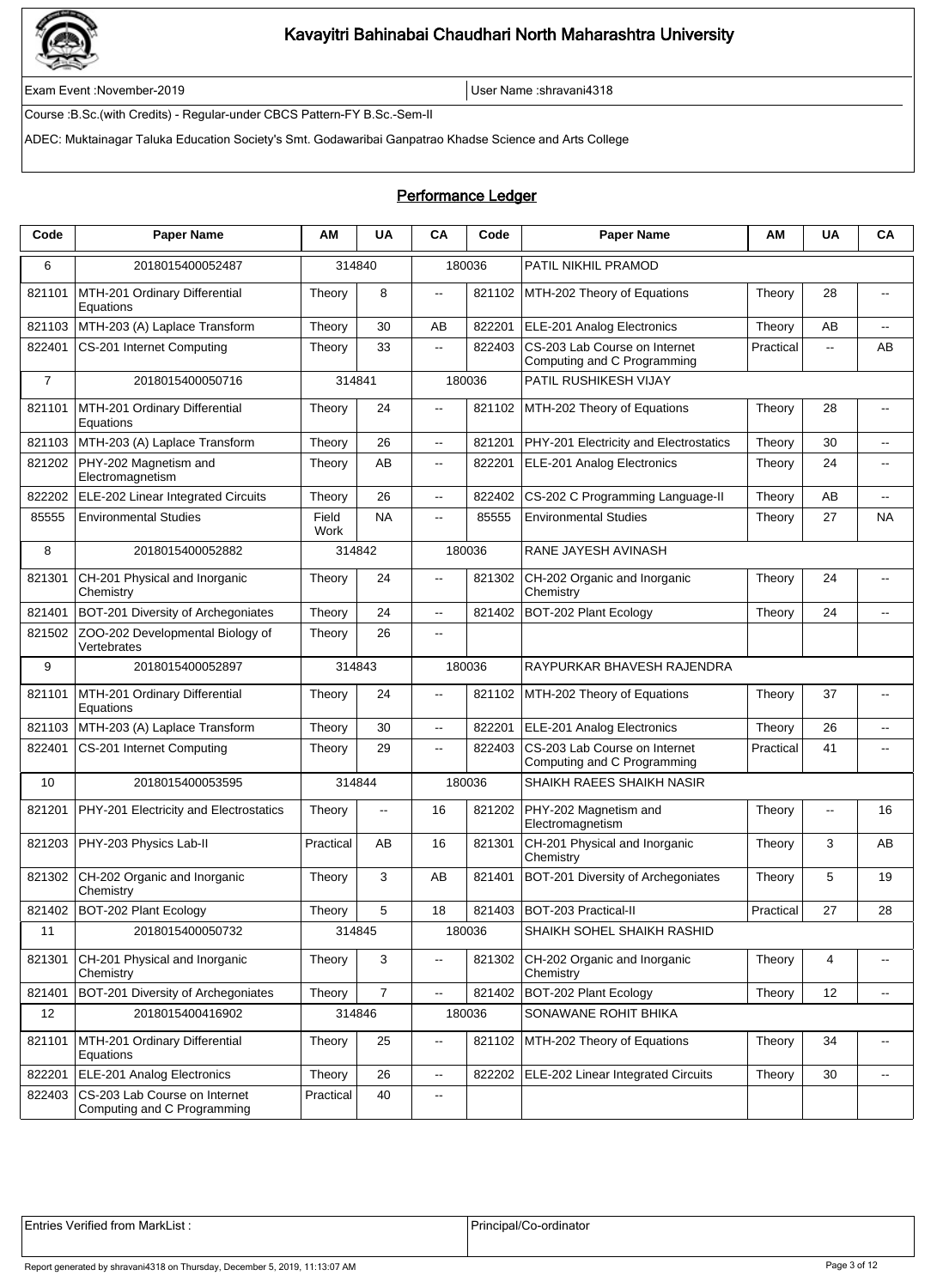

Exam Event :November-2019 User Name :shravani4318

Course :B.Sc.(with Credits) - Regular-under CBCS Pattern-FY B.Sc.-Sem-II

ADEC: Muktainagar Taluka Education Society's Smt. Godawaribai Ganpatrao Khadse Science and Arts College

### Performance Ledger

| Code   | <b>Paper Name</b>                          | ΑM        | <b>UA</b>                | <b>CA</b>                | Code   | <b>Paper Name</b>                                            | ΑM        | <b>UA</b>    | CA                       |
|--------|--------------------------------------------|-----------|--------------------------|--------------------------|--------|--------------------------------------------------------------|-----------|--------------|--------------------------|
| 13     | 2018015400052731                           |           | 314847                   |                          | 180036 | ZOPE MOHIT GAJENDRA                                          |           |              |                          |
| 821101 | MTH-201 Ordinary Differential<br>Equations | Theory    | 24                       | $\ddotsc$                | 821102 | MTH-202 Theory of Equations                                  | Theory    | 39           | $\overline{\phantom{a}}$ |
| 821203 | PHY-203 Physics Lab-II                     | Practical | AB                       | ц.                       | 822401 | CS-201 Internet Computing                                    | Theory    | 25           | $\overline{\phantom{a}}$ |
| 822402 | CS-202 C Programming Language-II           | Theory    | 25                       | $\overline{\phantom{a}}$ | 822403 | CS-203 Lab Course on Internet<br>Computing and C Programming | Practical | $\mathbf{u}$ | 25                       |
| 14     | 2018015400052901                           |           | 323452                   |                          | 180036 | MOHAMMAD WAJID KHAN MUKHTAR KHAN                             |           |              |                          |
| 821301 | CH-201 Physical and Inorganic<br>Chemistry | Theory    | 25                       | $\overline{a}$           | 821302 | CH-202 Organic and Inorganic<br>Chemistry                    | Theory    | 24           | $\overline{a}$           |
| 821401 | BOT-201 Diversity of Archegoniates         | Theory    | 15                       | $\sim$                   |        |                                                              |           |              |                          |
| 15     | 2018015400054397                           |           | 323453                   |                          | 180036 | ALTAMASH KHAN ABDULLAH KHAN                                  |           |              |                          |
| 821201 | PHY-201 Electricity and Electrostatics     | Theory    | 30                       | $\overline{a}$           | 821301 | CH-201 Physical and Inorganic<br>Chemistry                   | Theory    | 3            |                          |
| 821302 | CH-202 Organic and Inorganic<br>Chemistry  | Theory    | 10                       | $\overline{\phantom{a}}$ | 821401 | BOT-201 Diversity of Archegoniates                           | Theory    | 14           |                          |
| 821402 | BOT-202 Plant Ecology                      | Theory    | $\overline{7}$           | $\overline{a}$           |        |                                                              |           |              |                          |
| 16     | 2018015400053413                           |           | 323454                   |                          | 180036 | <b>FAISAL KHAN FAROOQUE KHAN</b>                             |           |              |                          |
| 821202 | PHY-202 Magnetism and<br>Electromagnetism  | Theory    | $\overline{\phantom{a}}$ | AB                       | 821203 | PHY-203 Physics Lab-II                                       | Practical | AB           | $-$                      |
| 821301 | CH-201 Physical and Inorganic<br>Chemistry | Theory    | AB                       | $\overline{\phantom{a}}$ | 821302 | CH-202 Organic and Inorganic<br>Chemistry                    | Theory    | AB           | $\overline{\phantom{a}}$ |
| 821401 | BOT-201 Diversity of Archegoniates         | Theory    | AB                       | 18                       | 821402 | BOT-202 Plant Ecology                                        | Theory    | AB           | 19                       |
| 821403 | BOT-203 Practical-II                       | Practical | AB                       | $\ddotsc$                |        |                                                              |           |              |                          |
| 17     | 2018015400052657                           |           | 323463                   |                          | 180036 | SHAIKH MOHAMMAD UMAR LUKMAN                                  |           |              |                          |
| 821301 | CH-201 Physical and Inorganic<br>Chemistry | Theory    | 38                       | $\overline{\phantom{a}}$ | 821302 | CH-202 Organic and Inorganic<br>Chemistry                    | Theory    | 30           | $\overline{a}$           |
| 18     | 2018015400051132                           |           | 323464                   |                          | 180036 | SHAIKH SHADAB SHAIKH HAROON                                  |           |              |                          |
| 821301 | CH-201 Physical and Inorganic<br>Chemistry | Theory    | 2                        | $\overline{a}$           | 821302 | CH-202 Organic and Inorganic<br>Chemistry                    | Theory    | 24           | $\overline{a}$           |
| 821401 | BOT-201 Diversity of Archegoniates         | Theory    | 1                        | $\overline{\phantom{a}}$ | 821402 | BOT-202 Plant Ecology                                        | Theory    | 5            |                          |
| 19     | 2018015400051194                           |           | 323465                   |                          | 180036 | KAPALE ROHINI SANJAY                                         |           |              |                          |
| 821301 | CH-201 Physical and Inorganic<br>Chemistry | Theory    | 30                       |                          | 821302 | CH-202 Organic and Inorganic<br>Chemistry                    | Theory    | 9            |                          |
| 821401 | BOT-201 Diversity of Archegoniates         | Theory    | 30                       | $\ddotsc$                |        |                                                              |           |              |                          |
| 20     | 2018015400051565                           |           | 323467                   |                          | 180036 | PATIL SHUBHAM VIKAS                                          |           |              |                          |
| 821301 | CH-201 Physical and Inorganic<br>Chemistry | Theory    | 4                        | $\overline{\phantom{a}}$ | 821302 | CH-202 Organic and Inorganic<br>Chemistry                    | Theory    | 25           | $\overline{\phantom{a}}$ |
| 821401 | BOT-201 Diversity of Archegoniates         | Theory    | 3                        | ц.                       | 821402 | BOT-202 Plant Ecology                                        | Theory    | 36           | $\overline{\phantom{a}}$ |
| 21     | 2018015400052553                           |           | 323469                   |                          | 180036 | PATIL KARANSING DILIP                                        |           |              |                          |
| 821301 | CH-201 Physical and Inorganic<br>Chemistry | Theory    | 27                       | $\overline{\phantom{a}}$ | 821401 | BOT-201 Diversity of Archegoniates                           | Theory    | 13           | $\overline{\phantom{a}}$ |
| 22     | 2018015400050763                           |           | 323478                   |                          | 180036 | CHAUDHARI DIPALI SANJAY                                      |           |              |                          |
| 821101 | MTH-201 Ordinary Differential<br>Equations | Theory    | 33                       | $\overline{\phantom{a}}$ |        |                                                              |           |              |                          |
| 23     | 2018015400051186                           |           | 323482                   |                          | 180036 | CHAUDHARI SNEHAL SANJEEV                                     |           |              |                          |
| 821101 | MTH-201 Ordinary Differential<br>Equations | Theory    | 41                       | $\overline{\phantom{a}}$ | 821202 | PHY-202 Magnetism and<br>Electromagnetism                    | Theory    | 38           | $\overline{\phantom{a}}$ |
|        |                                            |           |                          |                          |        |                                                              |           |              |                          |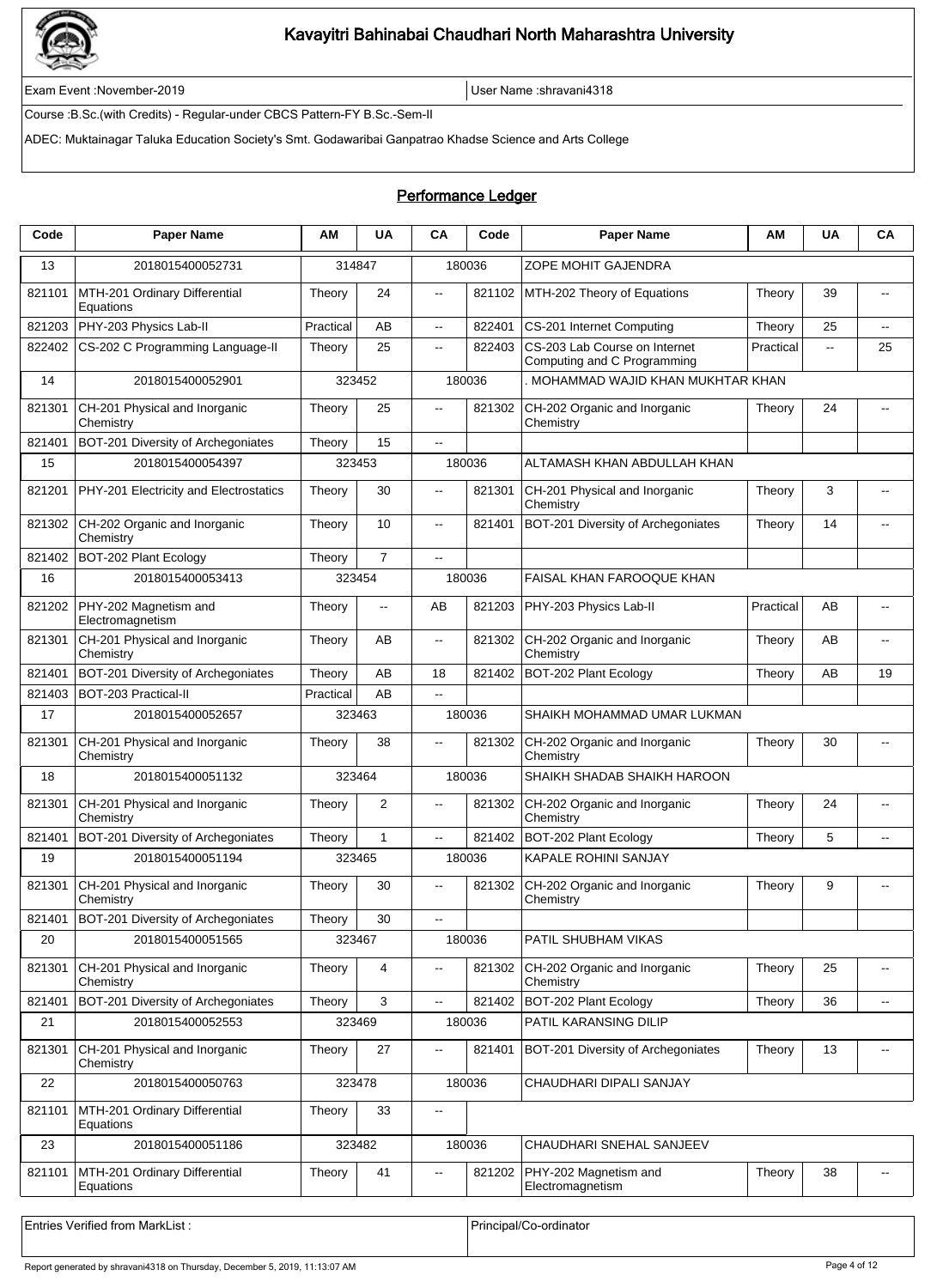

Exam Event :November-2019 User Name :shravani4318

Course :B.Sc.(with Credits) - Regular-under CBCS Pattern-FY B.Sc.-Sem-II

ADEC: Muktainagar Taluka Education Society's Smt. Godawaribai Ganpatrao Khadse Science and Arts College

#### Performance Ledger

| Code   | <b>Paper Name</b>                          | ΑM     | <b>UA</b> | CA                       | Code   | <b>Paper Name</b>                          | ΑM     | <b>UA</b> | CA                       |
|--------|--------------------------------------------|--------|-----------|--------------------------|--------|--------------------------------------------|--------|-----------|--------------------------|
| 24     | 2018015400052522                           |        | 323483    |                          | 180036 | CHOPADE AKASH MAHESH                       |        |           |                          |
| 822201 | ELE-201 Analog Electronics                 | Theory | 26        | Ξ.                       |        |                                            |        |           |                          |
| 25     | 2018015400052263                           |        | 323484    |                          | 180036 | GHOGARE RAJASHRI DHANRAJ                   |        |           |                          |
| 822201 | ELE-201 Analog Electronics                 | Theory | 24        | --                       |        |                                            |        |           |                          |
| 26     | 2018015400051542                           |        | 323486    |                          | 180036 | KHACHANE POOJA PRAVIN                      |        |           |                          |
| 822201 | ELE-201 Analog Electronics                 | Theory | 26        | ц.                       |        |                                            |        |           |                          |
| 27     | 2018015400050995                           |        | 323491    |                          | 180036 | PATIL DIVYA SANJAY                         |        |           |                          |
| 821103 | MTH-203 (A) Laplace Transform              | Theory | 34        | --                       |        |                                            |        |           |                          |
| 28     | 2018015400051832                           |        | 323500    |                          | 180036 | PATIL ROHINI BHASKAR                       |        |           |                          |
| 821101 | MTH-201 Ordinary Differential<br>Equations | Theory | 24        | $\overline{a}$           | 822201 | ELE-201 Analog Electronics                 | Theory | 24        |                          |
| 822402 | CS-202 C Programming Language-II           | Theory | AB        | u.                       |        |                                            |        |           |                          |
| 29     | 2018015400050956                           |        | 323514    |                          | 180036 | ZAMBARE RUPALI MADHUKAR                    |        |           |                          |
| 821302 | CH-202 Organic and Inorganic<br>Chemistry  | Theory | 24        | $\overline{a}$           | 821402 | BOT-202 Plant Ecology                      | Theory | 10        |                          |
| 30     | 2017015400180294                           |        | 323519    |                          | 180036 | NARKHEDE DIPTI RAJENDRA                    |        |           |                          |
| 821301 | CH-201 Physical and Inorganic<br>Chemistry | Theory | 5         | $\overline{\phantom{a}}$ | 821302 | CH-202 Organic and Inorganic<br>Chemistry  | Theory | 25        | $\overline{a}$           |
| 821401 | BOT-201 Diversity of Archegoniates         | Theory | 9         | --                       | 821402 | BOT-202 Plant Ecology                      | Theory | 9         | $\overline{\phantom{a}}$ |
| 31     | 2017015400178917                           |        | 323520    |                          | 180036 | PONDE ASHWINI RAJESH                       |        |           |                          |
| 821201 | PHY-201 Electricity and Electrostatics     | Theory | 26        | Ξ.                       | 821301 | CH-201 Physical and Inorganic<br>Chemistry | Theory | 24        | $\overline{\phantom{a}}$ |
| 821302 | CH-202 Organic and Inorganic<br>Chemistry  | Theory | 27        | $\overline{a}$           | 821402 | BOT-202 Plant Ecology                      | Theory | 30        |                          |
| 32     | 2018015400053011                           |        | 323521    |                          | 180036 | DHUNDE PRADHNYA SANTOSH                    |        |           |                          |
| 821301 | CH-201 Physical and Inorganic<br>Chemistry | Theory | 27        | --                       |        |                                            |        |           |                          |
| 33     | 2018015400053251                           |        | 323522    |                          | 180036 | PATIL TEJASHREE RAJENDRA                   |        |           |                          |
| 821301 | CH-201 Physical and Inorganic<br>Chemistry | Theory | 24        | Ξ.                       | 821302 | CH-202 Organic and Inorganic<br>Chemistry  | Theory | 26        | $\overline{\phantom{a}}$ |
| 821401 | BOT-201 Diversity of Archegoniates         | Theory | 24        | $\overline{a}$           | 821402 | BOT-202 Plant Ecology                      | Theory | 33        |                          |
| 34     | 2018015400052417                           |        | 323523    |                          | 180036 | DANDAGE NILESH SUNIL                       |        |           |                          |
| 822201 | ELE-201 Analog Electronics                 | Theory | 25        | --                       |        |                                            |        |           |                          |
| 35     | 2018015400050844                           |        | 323524    |                          | 180036 | FENGADE SHUBHAL SHRIKRUSHNA                |        |           |                          |
| 822201 | ELE-201 Analog Electronics                 | Theory | 24        | $\overline{\phantom{a}}$ |        |                                            |        |           |                          |
| 36     | 2018015400052681                           |        | 323525    |                          | 180036 | NARKHEDE VAISHALI RAJESH                   |        |           |                          |
| 822201 | ELE-201 Analog Electronics                 | Theory | 27        | --                       | 822401 | CS-201 Internet Computing                  | Theory | 31        | $\overline{\phantom{a}}$ |
| 822402 | CS-202 C Programming Language-II           | Theory | 36        | ۰.                       |        |                                            |        |           |                          |
| 37     | 2018015400265335                           |        | 323527    |                          | 180036 | PATEL VISHAL ANIL                          |        |           |                          |
| 821101 | MTH-201 Ordinary Differential<br>Equations | Theory | 18        | Ξ.                       | 821102 | MTH-202 Theory of Equations                | Theory | 36        | $\overline{\phantom{a}}$ |
| 821202 | PHY-202 Magnetism and<br>Electromagnetism  | Theory | 34        | --                       |        |                                            |        |           |                          |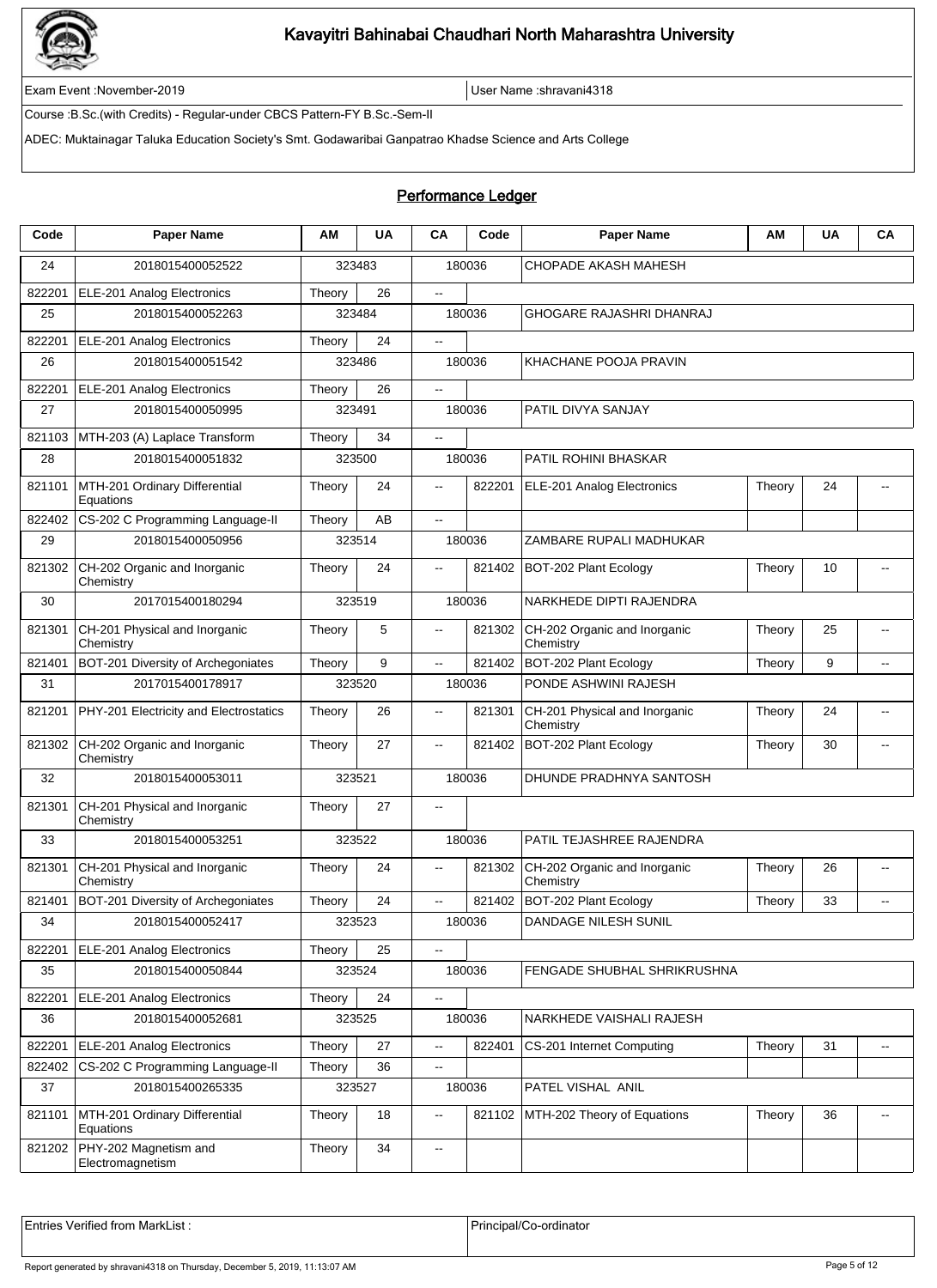

Exam Event :November-2019 User Name :shravani4318

Course :B.Sc.(with Credits) - Regular-under CBCS Pattern-FY B.Sc.-Sem-II

ADEC: Muktainagar Taluka Education Society's Smt. Godawaribai Ganpatrao Khadse Science and Arts College

#### Performance Ledger

| PATIL YOGINI VIJAY<br>323529<br>180036<br>38<br>2018015400052626<br>821101<br>MTH-201 Ordinary Differential<br>Theory<br>24<br>--<br>Equations<br>39<br>2018015400051097<br>323532<br>180036<br>SARODE PRAJAKTA PANDHARI<br>821101<br>MTH-201 Ordinary Differential<br>26<br>Theory<br>$\overline{\phantom{a}}$<br>Equations<br>2018015400050933<br>323534<br>180036<br>TABADE PAVAN ARUN<br>40<br>MTH-201 Ordinary Differential<br>25<br>822201<br>ELE-201 Analog Electronics<br>25<br>821101<br>Theory<br>Theory<br>Щ.<br>Equations<br>27<br>822202<br>ELE-202 Linear Integrated Circuits<br>Theory<br>Ξ.<br>2018015400051116<br>323541<br>180036<br>PANPATIL ASHWINI VINOD<br>41<br>821301<br>CH-201 Physical and Inorganic<br>25<br>Theory<br>$-$<br>Chemistry<br>PATIL ATUL SANJAY<br>42<br>2018015400054641<br>323542<br>180036<br>CH-201 Physical and Inorganic<br>24<br>28<br>821301<br>Theory<br>821402<br>BOT-202 Plant Ecology<br>Theory<br>$\overline{\phantom{a}}$<br>Chemistry<br>PATIL SACHIN KAILAS<br>43<br>2018015400054447<br>323543<br>180036<br>CH-201 Physical and Inorganic<br>24<br>821301<br>Theory<br>821401<br>BOT-201 Diversity of Archegoniates<br>Theory<br>24<br>$\overline{\phantom{a}}$<br>$\overline{\phantom{a}}$<br>Chemistry<br>821402<br>BOT-202 Plant Ecology<br>25<br>Theory<br>$\overline{\phantom{a}}$<br>44<br>2018015400051406<br>323545<br>180036<br><b>BORALE PUJA NINA</b><br>821302<br>CH-202 Organic and Inorganic<br>30<br>Theory<br>$\overline{\phantom{a}}$<br>Chemistry<br>2018015400051534<br>323548<br>180036<br>CHAUDHARI DEVYANI SUNIL<br>45<br>$\overline{7}$<br>CH-201 Physical and Inorganic<br>821302<br>CH-202 Organic and Inorganic<br>26<br>821301<br>Theory<br>Theory<br>Щ.<br>Chemistry<br>Chemistry<br>$\mathbf{1}$<br>821402<br>BOT-202 Plant Ecology<br>27<br>821401<br>BOT-201 Diversity of Archegoniates<br>Theory<br>Theory<br>.,<br>$\overline{\phantom{a}}$<br>2018015400050643<br>323550<br>180036<br>CHOUDHARI BHAVANA YUVARAJ<br>46<br>CH-201 Physical and Inorganic<br>29<br>821301<br>Theory<br>--<br>Chemistry<br>323552<br><b>DIPAKE NIKITA SUNIL</b><br>47<br>2018015400051712<br>180036<br>CH-201 Physical and Inorganic<br>821301<br>Theory<br>5<br>Chemistry<br>48<br>323554<br>180036<br>2018015400050604<br>DUTTE SANDESH SHANTARAM<br>821301<br>CH-201 Physical and Inorganic<br>Theory<br>4<br>821302<br>CH-202 Organic and Inorganic<br>Theory<br>25<br>.,<br>$\overline{\phantom{a}}$<br>Chemistry<br>Chemistry<br>BOT-201 Diversity of Archegoniates<br>ZOO-202 Developmental Biology of<br>29<br>821401<br>Theory<br>6<br>821502<br>Theory<br>$\overline{\phantom{a}}$<br>Vertebrates<br>49<br>2018015400051766<br>323555<br>180036<br>KHARCHE REVATI SUNIL<br>33<br>BOT-201 Diversity of Archegoniates<br>Theory<br>821401<br>Ξ.<br>323556<br>50<br>2018015400051205<br>180036<br>MAHAJAN AACHAL GOPAL<br>821301<br>CH-201 Physical and Inorganic<br>24<br>Theory<br>--<br>Chemistry<br>51<br>2018015400051735<br>323559<br>180036<br>MAHAJAN YOGITA SANDIP<br>CH-202 Organic and Inorganic<br>25<br>821302<br>Theory<br>$\overline{\phantom{a}}$<br>Chemistry | Code | <b>Paper Name</b> | АM | <b>UA</b> | <b>CA</b> | Code | <b>Paper Name</b> | АM | <b>UA</b> | <b>CA</b> |
|--------------------------------------------------------------------------------------------------------------------------------------------------------------------------------------------------------------------------------------------------------------------------------------------------------------------------------------------------------------------------------------------------------------------------------------------------------------------------------------------------------------------------------------------------------------------------------------------------------------------------------------------------------------------------------------------------------------------------------------------------------------------------------------------------------------------------------------------------------------------------------------------------------------------------------------------------------------------------------------------------------------------------------------------------------------------------------------------------------------------------------------------------------------------------------------------------------------------------------------------------------------------------------------------------------------------------------------------------------------------------------------------------------------------------------------------------------------------------------------------------------------------------------------------------------------------------------------------------------------------------------------------------------------------------------------------------------------------------------------------------------------------------------------------------------------------------------------------------------------------------------------------------------------------------------------------------------------------------------------------------------------------------------------------------------------------------------------------------------------------------------------------------------------------------------------------------------------------------------------------------------------------------------------------------------------------------------------------------------------------------------------------------------------------------------------------------------------------------------------------------------------------------------------------------------------------------------------------------------------------------------------------------------------------------------------------------------------------------------------------------------------------------------------------------------------------------------------------------------------------------------------------------------------------------------------------------------------------------------------------------------------------------------------------------------------------------------------------------------------------------------------------------------------|------|-------------------|----|-----------|-----------|------|-------------------|----|-----------|-----------|
|                                                                                                                                                                                                                                                                                                                                                                                                                                                                                                                                                                                                                                                                                                                                                                                                                                                                                                                                                                                                                                                                                                                                                                                                                                                                                                                                                                                                                                                                                                                                                                                                                                                                                                                                                                                                                                                                                                                                                                                                                                                                                                                                                                                                                                                                                                                                                                                                                                                                                                                                                                                                                                                                                                                                                                                                                                                                                                                                                                                                                                                                                                                                                              |      |                   |    |           |           |      |                   |    |           |           |
|                                                                                                                                                                                                                                                                                                                                                                                                                                                                                                                                                                                                                                                                                                                                                                                                                                                                                                                                                                                                                                                                                                                                                                                                                                                                                                                                                                                                                                                                                                                                                                                                                                                                                                                                                                                                                                                                                                                                                                                                                                                                                                                                                                                                                                                                                                                                                                                                                                                                                                                                                                                                                                                                                                                                                                                                                                                                                                                                                                                                                                                                                                                                                              |      |                   |    |           |           |      |                   |    |           |           |
|                                                                                                                                                                                                                                                                                                                                                                                                                                                                                                                                                                                                                                                                                                                                                                                                                                                                                                                                                                                                                                                                                                                                                                                                                                                                                                                                                                                                                                                                                                                                                                                                                                                                                                                                                                                                                                                                                                                                                                                                                                                                                                                                                                                                                                                                                                                                                                                                                                                                                                                                                                                                                                                                                                                                                                                                                                                                                                                                                                                                                                                                                                                                                              |      |                   |    |           |           |      |                   |    |           |           |
|                                                                                                                                                                                                                                                                                                                                                                                                                                                                                                                                                                                                                                                                                                                                                                                                                                                                                                                                                                                                                                                                                                                                                                                                                                                                                                                                                                                                                                                                                                                                                                                                                                                                                                                                                                                                                                                                                                                                                                                                                                                                                                                                                                                                                                                                                                                                                                                                                                                                                                                                                                                                                                                                                                                                                                                                                                                                                                                                                                                                                                                                                                                                                              |      |                   |    |           |           |      |                   |    |           |           |
|                                                                                                                                                                                                                                                                                                                                                                                                                                                                                                                                                                                                                                                                                                                                                                                                                                                                                                                                                                                                                                                                                                                                                                                                                                                                                                                                                                                                                                                                                                                                                                                                                                                                                                                                                                                                                                                                                                                                                                                                                                                                                                                                                                                                                                                                                                                                                                                                                                                                                                                                                                                                                                                                                                                                                                                                                                                                                                                                                                                                                                                                                                                                                              |      |                   |    |           |           |      |                   |    |           |           |
|                                                                                                                                                                                                                                                                                                                                                                                                                                                                                                                                                                                                                                                                                                                                                                                                                                                                                                                                                                                                                                                                                                                                                                                                                                                                                                                                                                                                                                                                                                                                                                                                                                                                                                                                                                                                                                                                                                                                                                                                                                                                                                                                                                                                                                                                                                                                                                                                                                                                                                                                                                                                                                                                                                                                                                                                                                                                                                                                                                                                                                                                                                                                                              |      |                   |    |           |           |      |                   |    |           |           |
|                                                                                                                                                                                                                                                                                                                                                                                                                                                                                                                                                                                                                                                                                                                                                                                                                                                                                                                                                                                                                                                                                                                                                                                                                                                                                                                                                                                                                                                                                                                                                                                                                                                                                                                                                                                                                                                                                                                                                                                                                                                                                                                                                                                                                                                                                                                                                                                                                                                                                                                                                                                                                                                                                                                                                                                                                                                                                                                                                                                                                                                                                                                                                              |      |                   |    |           |           |      |                   |    |           |           |
|                                                                                                                                                                                                                                                                                                                                                                                                                                                                                                                                                                                                                                                                                                                                                                                                                                                                                                                                                                                                                                                                                                                                                                                                                                                                                                                                                                                                                                                                                                                                                                                                                                                                                                                                                                                                                                                                                                                                                                                                                                                                                                                                                                                                                                                                                                                                                                                                                                                                                                                                                                                                                                                                                                                                                                                                                                                                                                                                                                                                                                                                                                                                                              |      |                   |    |           |           |      |                   |    |           |           |
|                                                                                                                                                                                                                                                                                                                                                                                                                                                                                                                                                                                                                                                                                                                                                                                                                                                                                                                                                                                                                                                                                                                                                                                                                                                                                                                                                                                                                                                                                                                                                                                                                                                                                                                                                                                                                                                                                                                                                                                                                                                                                                                                                                                                                                                                                                                                                                                                                                                                                                                                                                                                                                                                                                                                                                                                                                                                                                                                                                                                                                                                                                                                                              |      |                   |    |           |           |      |                   |    |           |           |
|                                                                                                                                                                                                                                                                                                                                                                                                                                                                                                                                                                                                                                                                                                                                                                                                                                                                                                                                                                                                                                                                                                                                                                                                                                                                                                                                                                                                                                                                                                                                                                                                                                                                                                                                                                                                                                                                                                                                                                                                                                                                                                                                                                                                                                                                                                                                                                                                                                                                                                                                                                                                                                                                                                                                                                                                                                                                                                                                                                                                                                                                                                                                                              |      |                   |    |           |           |      |                   |    |           |           |
|                                                                                                                                                                                                                                                                                                                                                                                                                                                                                                                                                                                                                                                                                                                                                                                                                                                                                                                                                                                                                                                                                                                                                                                                                                                                                                                                                                                                                                                                                                                                                                                                                                                                                                                                                                                                                                                                                                                                                                                                                                                                                                                                                                                                                                                                                                                                                                                                                                                                                                                                                                                                                                                                                                                                                                                                                                                                                                                                                                                                                                                                                                                                                              |      |                   |    |           |           |      |                   |    |           |           |
|                                                                                                                                                                                                                                                                                                                                                                                                                                                                                                                                                                                                                                                                                                                                                                                                                                                                                                                                                                                                                                                                                                                                                                                                                                                                                                                                                                                                                                                                                                                                                                                                                                                                                                                                                                                                                                                                                                                                                                                                                                                                                                                                                                                                                                                                                                                                                                                                                                                                                                                                                                                                                                                                                                                                                                                                                                                                                                                                                                                                                                                                                                                                                              |      |                   |    |           |           |      |                   |    |           |           |
|                                                                                                                                                                                                                                                                                                                                                                                                                                                                                                                                                                                                                                                                                                                                                                                                                                                                                                                                                                                                                                                                                                                                                                                                                                                                                                                                                                                                                                                                                                                                                                                                                                                                                                                                                                                                                                                                                                                                                                                                                                                                                                                                                                                                                                                                                                                                                                                                                                                                                                                                                                                                                                                                                                                                                                                                                                                                                                                                                                                                                                                                                                                                                              |      |                   |    |           |           |      |                   |    |           |           |
|                                                                                                                                                                                                                                                                                                                                                                                                                                                                                                                                                                                                                                                                                                                                                                                                                                                                                                                                                                                                                                                                                                                                                                                                                                                                                                                                                                                                                                                                                                                                                                                                                                                                                                                                                                                                                                                                                                                                                                                                                                                                                                                                                                                                                                                                                                                                                                                                                                                                                                                                                                                                                                                                                                                                                                                                                                                                                                                                                                                                                                                                                                                                                              |      |                   |    |           |           |      |                   |    |           |           |
|                                                                                                                                                                                                                                                                                                                                                                                                                                                                                                                                                                                                                                                                                                                                                                                                                                                                                                                                                                                                                                                                                                                                                                                                                                                                                                                                                                                                                                                                                                                                                                                                                                                                                                                                                                                                                                                                                                                                                                                                                                                                                                                                                                                                                                                                                                                                                                                                                                                                                                                                                                                                                                                                                                                                                                                                                                                                                                                                                                                                                                                                                                                                                              |      |                   |    |           |           |      |                   |    |           |           |
|                                                                                                                                                                                                                                                                                                                                                                                                                                                                                                                                                                                                                                                                                                                                                                                                                                                                                                                                                                                                                                                                                                                                                                                                                                                                                                                                                                                                                                                                                                                                                                                                                                                                                                                                                                                                                                                                                                                                                                                                                                                                                                                                                                                                                                                                                                                                                                                                                                                                                                                                                                                                                                                                                                                                                                                                                                                                                                                                                                                                                                                                                                                                                              |      |                   |    |           |           |      |                   |    |           |           |
|                                                                                                                                                                                                                                                                                                                                                                                                                                                                                                                                                                                                                                                                                                                                                                                                                                                                                                                                                                                                                                                                                                                                                                                                                                                                                                                                                                                                                                                                                                                                                                                                                                                                                                                                                                                                                                                                                                                                                                                                                                                                                                                                                                                                                                                                                                                                                                                                                                                                                                                                                                                                                                                                                                                                                                                                                                                                                                                                                                                                                                                                                                                                                              |      |                   |    |           |           |      |                   |    |           |           |
|                                                                                                                                                                                                                                                                                                                                                                                                                                                                                                                                                                                                                                                                                                                                                                                                                                                                                                                                                                                                                                                                                                                                                                                                                                                                                                                                                                                                                                                                                                                                                                                                                                                                                                                                                                                                                                                                                                                                                                                                                                                                                                                                                                                                                                                                                                                                                                                                                                                                                                                                                                                                                                                                                                                                                                                                                                                                                                                                                                                                                                                                                                                                                              |      |                   |    |           |           |      |                   |    |           |           |
|                                                                                                                                                                                                                                                                                                                                                                                                                                                                                                                                                                                                                                                                                                                                                                                                                                                                                                                                                                                                                                                                                                                                                                                                                                                                                                                                                                                                                                                                                                                                                                                                                                                                                                                                                                                                                                                                                                                                                                                                                                                                                                                                                                                                                                                                                                                                                                                                                                                                                                                                                                                                                                                                                                                                                                                                                                                                                                                                                                                                                                                                                                                                                              |      |                   |    |           |           |      |                   |    |           |           |
|                                                                                                                                                                                                                                                                                                                                                                                                                                                                                                                                                                                                                                                                                                                                                                                                                                                                                                                                                                                                                                                                                                                                                                                                                                                                                                                                                                                                                                                                                                                                                                                                                                                                                                                                                                                                                                                                                                                                                                                                                                                                                                                                                                                                                                                                                                                                                                                                                                                                                                                                                                                                                                                                                                                                                                                                                                                                                                                                                                                                                                                                                                                                                              |      |                   |    |           |           |      |                   |    |           |           |
|                                                                                                                                                                                                                                                                                                                                                                                                                                                                                                                                                                                                                                                                                                                                                                                                                                                                                                                                                                                                                                                                                                                                                                                                                                                                                                                                                                                                                                                                                                                                                                                                                                                                                                                                                                                                                                                                                                                                                                                                                                                                                                                                                                                                                                                                                                                                                                                                                                                                                                                                                                                                                                                                                                                                                                                                                                                                                                                                                                                                                                                                                                                                                              |      |                   |    |           |           |      |                   |    |           |           |
|                                                                                                                                                                                                                                                                                                                                                                                                                                                                                                                                                                                                                                                                                                                                                                                                                                                                                                                                                                                                                                                                                                                                                                                                                                                                                                                                                                                                                                                                                                                                                                                                                                                                                                                                                                                                                                                                                                                                                                                                                                                                                                                                                                                                                                                                                                                                                                                                                                                                                                                                                                                                                                                                                                                                                                                                                                                                                                                                                                                                                                                                                                                                                              |      |                   |    |           |           |      |                   |    |           |           |
|                                                                                                                                                                                                                                                                                                                                                                                                                                                                                                                                                                                                                                                                                                                                                                                                                                                                                                                                                                                                                                                                                                                                                                                                                                                                                                                                                                                                                                                                                                                                                                                                                                                                                                                                                                                                                                                                                                                                                                                                                                                                                                                                                                                                                                                                                                                                                                                                                                                                                                                                                                                                                                                                                                                                                                                                                                                                                                                                                                                                                                                                                                                                                              |      |                   |    |           |           |      |                   |    |           |           |
|                                                                                                                                                                                                                                                                                                                                                                                                                                                                                                                                                                                                                                                                                                                                                                                                                                                                                                                                                                                                                                                                                                                                                                                                                                                                                                                                                                                                                                                                                                                                                                                                                                                                                                                                                                                                                                                                                                                                                                                                                                                                                                                                                                                                                                                                                                                                                                                                                                                                                                                                                                                                                                                                                                                                                                                                                                                                                                                                                                                                                                                                                                                                                              |      |                   |    |           |           |      |                   |    |           |           |
|                                                                                                                                                                                                                                                                                                                                                                                                                                                                                                                                                                                                                                                                                                                                                                                                                                                                                                                                                                                                                                                                                                                                                                                                                                                                                                                                                                                                                                                                                                                                                                                                                                                                                                                                                                                                                                                                                                                                                                                                                                                                                                                                                                                                                                                                                                                                                                                                                                                                                                                                                                                                                                                                                                                                                                                                                                                                                                                                                                                                                                                                                                                                                              |      |                   |    |           |           |      |                   |    |           |           |
|                                                                                                                                                                                                                                                                                                                                                                                                                                                                                                                                                                                                                                                                                                                                                                                                                                                                                                                                                                                                                                                                                                                                                                                                                                                                                                                                                                                                                                                                                                                                                                                                                                                                                                                                                                                                                                                                                                                                                                                                                                                                                                                                                                                                                                                                                                                                                                                                                                                                                                                                                                                                                                                                                                                                                                                                                                                                                                                                                                                                                                                                                                                                                              |      |                   |    |           |           |      |                   |    |           |           |
|                                                                                                                                                                                                                                                                                                                                                                                                                                                                                                                                                                                                                                                                                                                                                                                                                                                                                                                                                                                                                                                                                                                                                                                                                                                                                                                                                                                                                                                                                                                                                                                                                                                                                                                                                                                                                                                                                                                                                                                                                                                                                                                                                                                                                                                                                                                                                                                                                                                                                                                                                                                                                                                                                                                                                                                                                                                                                                                                                                                                                                                                                                                                                              |      |                   |    |           |           |      |                   |    |           |           |
|                                                                                                                                                                                                                                                                                                                                                                                                                                                                                                                                                                                                                                                                                                                                                                                                                                                                                                                                                                                                                                                                                                                                                                                                                                                                                                                                                                                                                                                                                                                                                                                                                                                                                                                                                                                                                                                                                                                                                                                                                                                                                                                                                                                                                                                                                                                                                                                                                                                                                                                                                                                                                                                                                                                                                                                                                                                                                                                                                                                                                                                                                                                                                              |      |                   |    |           |           |      |                   |    |           |           |
|                                                                                                                                                                                                                                                                                                                                                                                                                                                                                                                                                                                                                                                                                                                                                                                                                                                                                                                                                                                                                                                                                                                                                                                                                                                                                                                                                                                                                                                                                                                                                                                                                                                                                                                                                                                                                                                                                                                                                                                                                                                                                                                                                                                                                                                                                                                                                                                                                                                                                                                                                                                                                                                                                                                                                                                                                                                                                                                                                                                                                                                                                                                                                              |      |                   |    |           |           |      |                   |    |           |           |
|                                                                                                                                                                                                                                                                                                                                                                                                                                                                                                                                                                                                                                                                                                                                                                                                                                                                                                                                                                                                                                                                                                                                                                                                                                                                                                                                                                                                                                                                                                                                                                                                                                                                                                                                                                                                                                                                                                                                                                                                                                                                                                                                                                                                                                                                                                                                                                                                                                                                                                                                                                                                                                                                                                                                                                                                                                                                                                                                                                                                                                                                                                                                                              |      |                   |    |           |           |      |                   |    |           |           |
|                                                                                                                                                                                                                                                                                                                                                                                                                                                                                                                                                                                                                                                                                                                                                                                                                                                                                                                                                                                                                                                                                                                                                                                                                                                                                                                                                                                                                                                                                                                                                                                                                                                                                                                                                                                                                                                                                                                                                                                                                                                                                                                                                                                                                                                                                                                                                                                                                                                                                                                                                                                                                                                                                                                                                                                                                                                                                                                                                                                                                                                                                                                                                              |      |                   |    |           |           |      |                   |    |           |           |
|                                                                                                                                                                                                                                                                                                                                                                                                                                                                                                                                                                                                                                                                                                                                                                                                                                                                                                                                                                                                                                                                                                                                                                                                                                                                                                                                                                                                                                                                                                                                                                                                                                                                                                                                                                                                                                                                                                                                                                                                                                                                                                                                                                                                                                                                                                                                                                                                                                                                                                                                                                                                                                                                                                                                                                                                                                                                                                                                                                                                                                                                                                                                                              |      |                   |    |           |           |      |                   |    |           |           |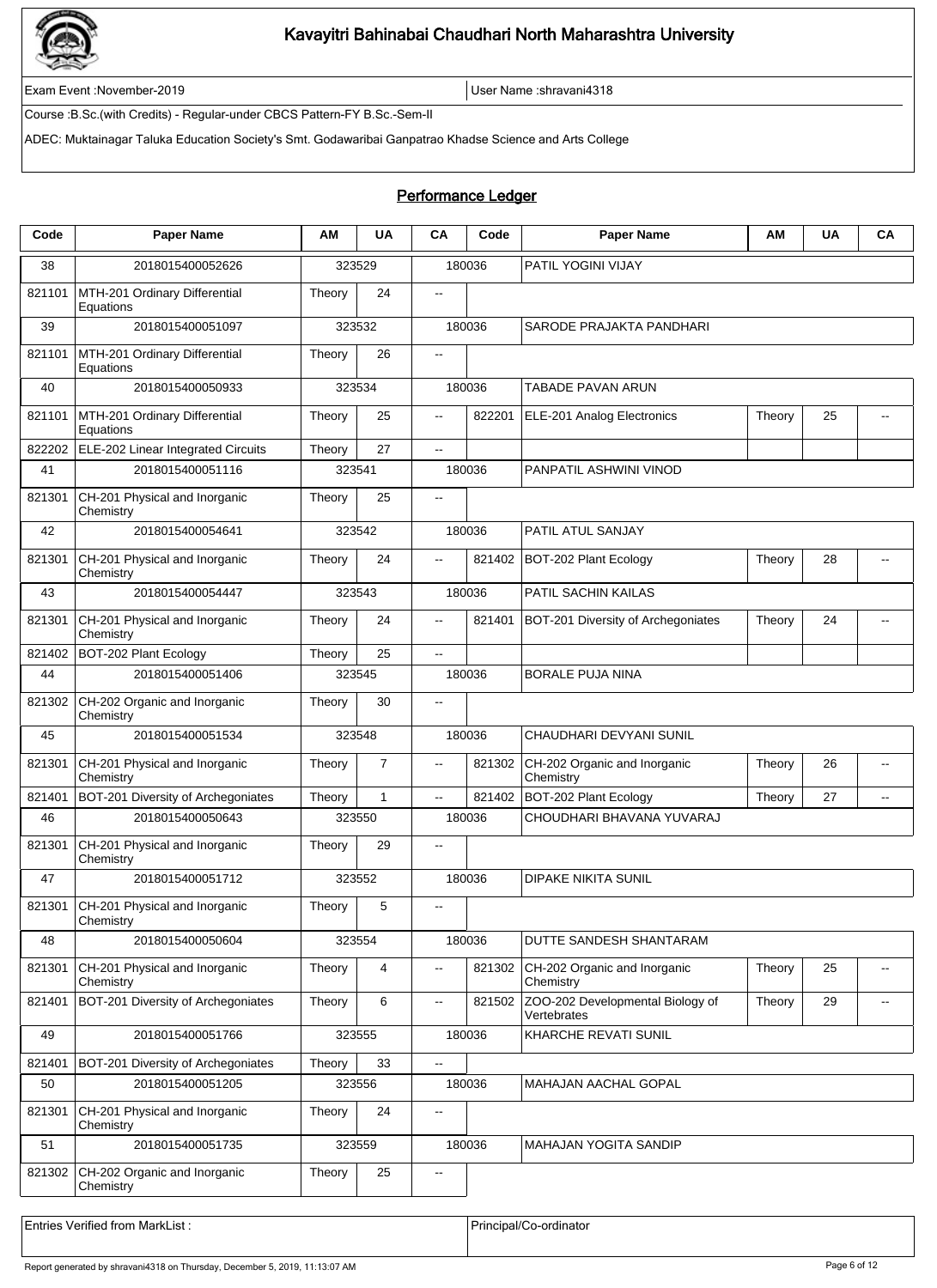

Exam Event :November-2019 User Name :shravani4318

Course :B.Sc.(with Credits) - Regular-under CBCS Pattern-FY B.Sc.-Sem-II

ADEC: Muktainagar Taluka Education Society's Smt. Godawaribai Ganpatrao Khadse Science and Arts College

### Performance Ledger

| Code   | <b>Paper Name</b>                          | ΑM     | <b>UA</b> | CA                       | Code   | <b>Paper Name</b>                          | ΑM     | <b>UA</b> | CA                       |
|--------|--------------------------------------------|--------|-----------|--------------------------|--------|--------------------------------------------|--------|-----------|--------------------------|
| 52     | 2018015400051445                           |        | 323560    |                          | 180036 | PATIL ASHVINI MURLIDHAR                    |        |           |                          |
| 821301 | CH-201 Physical and Inorganic<br>Chemistry | Theory | 3         | $\overline{\phantom{a}}$ | 821302 | CH-202 Organic and Inorganic<br>Chemistry  | Theory | 26        | $\overline{\phantom{a}}$ |
| 821401 | BOT-201 Diversity of Archegoniates         | Theory | 24        | $\overline{\phantom{a}}$ | 821402 | BOT-202 Plant Ecology                      | Theory | 24        | $\overline{a}$           |
| 53     | 2018015400052054                           |        | 323561    |                          | 180036 | PATIL ASHWINI VISHVASRAO                   |        |           |                          |
| 821103 | MTH-203 (A) Laplace Transform              | Theory | 33        | $\overline{a}$           | 821301 | CH-201 Physical and Inorganic<br>Chemistry | Theory | 11        | $\overline{a}$           |
| 54     | 2018015400052924                           |        | 323565    |                          | 180036 | PATIL HARSHADA HIMMAT                      |        |           |                          |
| 821301 | CH-201 Physical and Inorganic<br>Chemistry | Theory | 24        | Щ.                       | 821302 | CH-202 Organic and Inorganic<br>Chemistry  | Theory | 24        |                          |
| 821401 | BOT-201 Diversity of Archegoniates         | Theory | 24        | $\overline{\phantom{a}}$ | 821402 | BOT-202 Plant Ecology                      | Theory | 27        | $\overline{a}$           |
| 55     | 2018015400052707                           |        | 323566    |                          | 180036 | PATIL KOMAL KANTILAL                       |        |           |                          |
| 821301 | CH-201 Physical and Inorganic<br>Chemistry | Theory | 25        |                          | 821302 | CH-202 Organic and Inorganic<br>Chemistry  | Theory | 24        |                          |
| 56     | 2018015400052866                           |        | 323569    |                          | 180036 | PATIL YASHVANT ASHOK                       |        |           |                          |
| 821301 | CH-201 Physical and Inorganic<br>Chemistry | Theory | 25        | $\overline{\phantom{a}}$ | 821302 | CH-202 Organic and Inorganic<br>Chemistry  | Theory | 48        |                          |
| 57     | 2018015400050593                           |        | 323570    |                          | 180036 | PINGALE VAISHALI JAYADEV                   |        |           |                          |
| 821301 | CH-201 Physical and Inorganic<br>Chemistry | Theory | 5         | $\overline{a}$           | 821302 | CH-202 Organic and Inorganic<br>Chemistry  | Theory | 6         | $\overline{a}$           |
| 821402 | BOT-202 Plant Ecology                      | Theory | 37        | $\overline{\phantom{a}}$ |        |                                            |        |           |                          |
| 58     | 2018015400051693                           | 323571 |           |                          | 180036 | SALUNKE SUSHAMA RAJENDRA                   |        |           |                          |
| 821301 | CH-201 Physical and Inorganic<br>Chemistry | Theory | 24        | $\overline{\phantom{a}}$ | 821302 | CH-202 Organic and Inorganic<br>Chemistry  | Theory | 24        |                          |
| 821401 | BOT-201 Diversity of Archegoniates         | Theory | 28        | $\sim$                   |        |                                            |        |           |                          |
| 59     | 2018015400053282                           |        | 323574    |                          | 180036 | VAIDKAR DIPALI ARJUN                       |        |           |                          |
| 821301 | CH-201 Physical and Inorganic<br>Chemistry | Theory | 24        | $\overline{a}$           | 821302 | CH-202 Organic and Inorganic<br>Chemistry  | Theory | 28        | $\overline{\phantom{a}}$ |
| 60     | 2018015400051991                           |        | 323576    |                          | 180036 | <b>BADHE VAISHNAVI PRAMOD</b>              |        |           |                          |
| 821302 | CH-202 Organic and Inorganic<br>Chemistry  | Theory | 25        | $\sim$                   |        |                                            |        |           |                          |
| 61     | 2018015400052715                           |        | 323579    |                          | 180036 | <b>BIRHALE ADARSH BHIMRAO</b>              |        |           |                          |
| 821301 | CH-201 Physical and Inorganic<br>Chemistry | Theory | 9         | $\overline{\phantom{a}}$ | 821302 | CH-202 Organic and Inorganic<br>Chemistry  | Theory | 24        | $\sim$ $\sim$            |
| 821401 | BOT-201 Diversity of Archegoniates         | Theory | 26        | $\overline{\phantom{a}}$ | 821402 | BOT-202 Plant Ecology                      | Theory | 36        | $\overline{\phantom{a}}$ |
| 62     | 2018015400052077                           |        | 323581    |                          | 180036 | CHAUDHARI SHIVAM SANJAY                    |        |           |                          |
| 821301 | CH-201 Physical and Inorganic<br>Chemistry | Theory | 6         | $\overline{\phantom{a}}$ | 821302 | CH-202 Organic and Inorganic<br>Chemistry  | Theory | 10        |                          |
| 821401 | BOT-201 Diversity of Archegoniates         | Theory | 5         | $\overline{\phantom{a}}$ |        |                                            |        |           |                          |
| 63     | 2018015400052696                           |        | 323582    |                          | 180036 | CHAVHAN KARANSINGH JAYPALSINGH             |        |           |                          |
| 821302 | CH-202 Organic and Inorganic<br>Chemistry  | Theory | 24        | $\overline{\phantom{a}}$ |        |                                            |        |           |                          |
| 64     | 2018015400052506                           |        | 323583    |                          | 180036 | DHADE PRAVIN ANIL                          |        |           |                          |
| 821301 | CH-201 Physical and Inorganic<br>Chemistry | Theory | 15        | $\overline{\phantom{a}}$ |        |                                            |        |           |                          |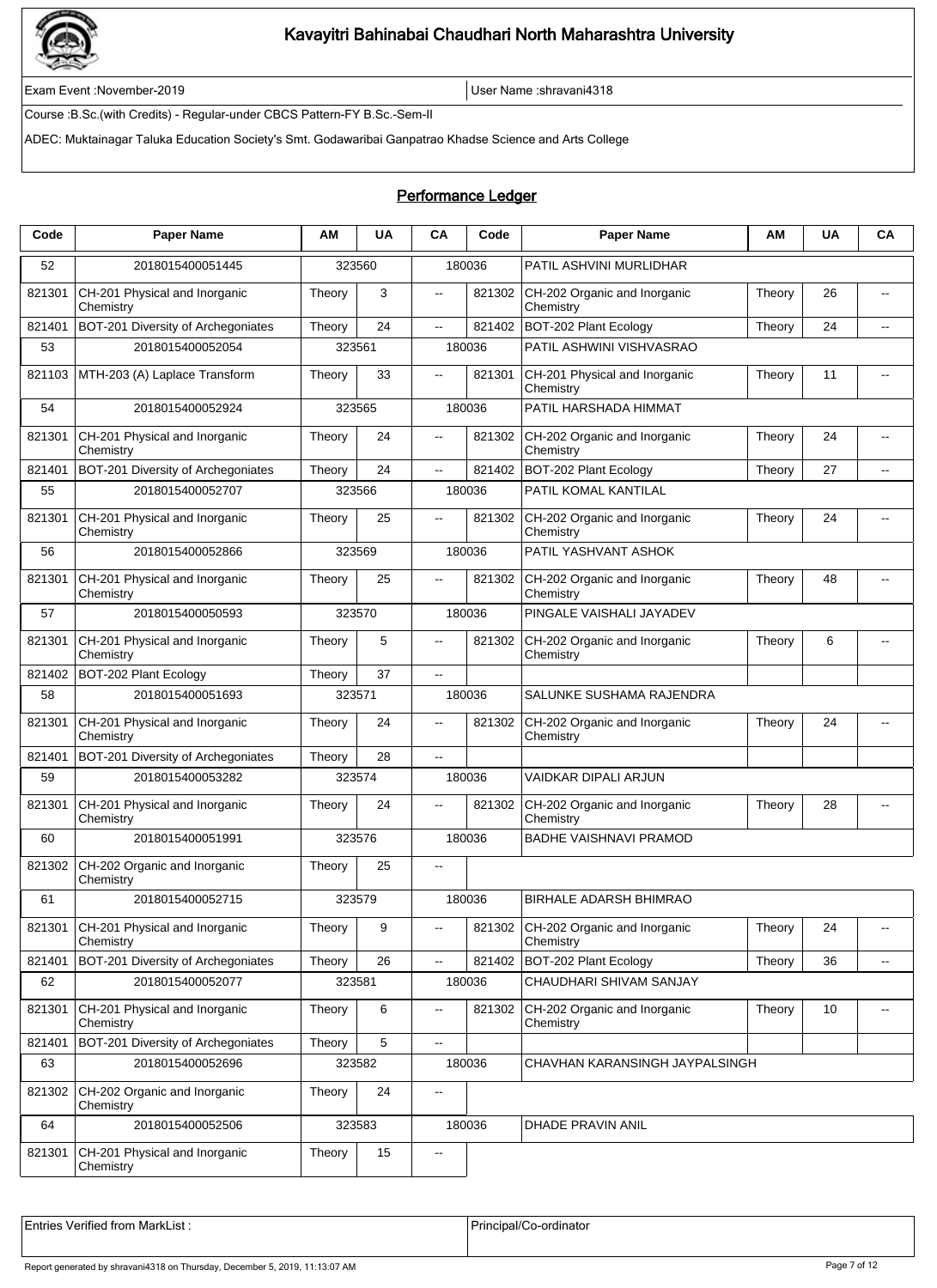

Exam Event :November-2019 User Name :shravani4318

Course :B.Sc.(with Credits) - Regular-under CBCS Pattern-FY B.Sc.-Sem-II

ADEC: Muktainagar Taluka Education Society's Smt. Godawaribai Ganpatrao Khadse Science and Arts College

### Performance Ledger

| Code   | <b>Paper Name</b>                          | ΑM            | <b>UA</b>      | CA                                            | Code   | <b>Paper Name</b>                             | ΑM     | <b>UA</b> | CA                       |
|--------|--------------------------------------------|---------------|----------------|-----------------------------------------------|--------|-----------------------------------------------|--------|-----------|--------------------------|
| 65     | 2018015400050674                           |               | 323585         |                                               | 180036 | <b>GADHE DIPAK DEVIDAS</b>                    |        |           |                          |
| 821301 | CH-201 Physical and Inorganic<br>Chemistry | Theory        | 2              | $\overline{\phantom{a}}$                      | 821302 | CH-202 Organic and Inorganic<br>Chemistry     | Theory | 24        | $-$                      |
| 821401 | BOT-201 Diversity of Archegoniates         | Theory        | 24             | $\overline{\phantom{a}}$                      | 821402 | BOT-202 Plant Ecology                         | Theory | 24        | $\overline{a}$           |
| 85555  | <b>Environmental Studies</b>               | Field<br>Work | <b>NA</b>      | 34                                            | 85555  | <b>Environmental Studies</b>                  | Theory | 35        | <b>NA</b>                |
| 66     | 2018015400051395                           |               | 323586         |                                               | 180036 | <b>INGALE KALPANA UTTAM</b>                   |        |           |                          |
| 821301 | CH-201 Physical and Inorganic<br>Chemistry | Theory        | 11             | $\overline{\phantom{a}}$                      | 821302 | CH-202 Organic and Inorganic<br>Chemistry     | Theory | 6         | $\overline{a}$           |
| 821402 | BOT-202 Plant Ecology                      | Theory        | 32             | $\overline{a}$                                |        |                                               |        |           |                          |
| 67     | 2018015400052313                           |               | 323587         |                                               | 180036 | <b>INGALE RAJ PRAMOD</b>                      |        |           |                          |
| 821301 | CH-201 Physical and Inorganic<br>Chemistry | Theory        | $\overline{7}$ | $\overline{\phantom{a}}$                      | 821401 | BOT-201 Diversity of Archegoniates            | Theory | 6         | $\overline{\phantom{a}}$ |
| 821402 | BOT-202 Plant Ecology                      | Theory        | 31             | $\overline{a}$                                |        |                                               |        |           |                          |
| 68     | 2018015400052224                           | 323590        |                |                                               | 180036 | JUMBALE MAHENDRA DHANRAJ                      |        |           |                          |
| 821301 | CH-201 Physical and Inorganic<br>Chemistry | Theory        | 5              | $\sim$                                        | 821402 | BOT-202 Plant Ecology                         | Theory | 30        |                          |
| 69     | 2018015400053301                           | 323593        |                |                                               | 180036 | KHONDALE VISHAL PRAMOD                        |        |           |                          |
| 821301 | CH-201 Physical and Inorganic<br>Chemistry | Theory        | 26             | $\overline{\phantom{a}}$                      | 821302 | CH-202 Organic and Inorganic<br>Chemistry     | Theory | 3         |                          |
| 821401 | BOT-201 Diversity of Archegoniates         | Theory        | AB             | $\sim$                                        |        |                                               |        |           |                          |
| 70     | 2018015400050805                           | 323594        |                |                                               | 180036 | <b>KOKATE VIJAY GOPAL</b>                     |        |           |                          |
| 821301 | CH-201 Physical and Inorganic<br>Chemistry | Theory        | 24             | $\overline{\phantom{a}}$                      | 821302 | CH-202 Organic and Inorganic<br>Chemistry     | Theory | 26        | $\overline{\phantom{a}}$ |
| 71     | 2018015400051936                           |               | 323595         |                                               | 180036 | <b>KOLI NILESH DILIP</b>                      |        |           |                          |
| 821302 | CH-202 Organic and Inorganic<br>Chemistry  | Theory        | 3              | $\overline{a}$                                | 821401 | BOT-201 Diversity of Archegoniates            | Theory | 6         | $\overline{a}$           |
| 821402 | BOT-202 Plant Ecology                      | Theory        | 26             | $\overline{\phantom{a}}$                      | 821501 | ZOO-201 Comparative Anatomy of<br>Vertebrates | Theory | 29        |                          |
| 72     | 2018015400051325                           |               | 323596         |                                               | 180036 | KOLI VIJAY DILIP                              |        |           |                          |
| 821302 | CH-202 Organic and Inorganic<br>Chemistry  | Theory        | 24             | $\overline{\phantom{a}}$                      | 821401 | <b>BOT-201 Diversity of Archegoniates</b>     | Theory | 24        |                          |
| 73     | 2018015400051952                           |               | 323597         |                                               | 180036 | KOLI YOGITA RAMBHAU                           |        |           |                          |
| 821301 | CH-201 Physical and Inorganic<br>Chemistry | Theory        | 3              | $\mathord{\hspace{1pt}\text{--}\hspace{1pt}}$ | 821302 | CH-202 Organic and Inorganic<br>Chemistry     | Theory | 24        | $\overline{\phantom{a}}$ |
| 821401 | BOT-201 Diversity of Archegoniates         | Theory        | 24             | $\overline{\phantom{a}}$                      | 821402 | BOT-202 Plant Ecology                         | Theory | 5         |                          |
| 74     | 2018015400052112                           |               | 323598         |                                               | 180036 | LANDE PAWAN SUDHAKAR                          |        |           |                          |
| 821302 | CH-202 Organic and Inorganic<br>Chemistry  | Theory        | 11             | $\overline{\phantom{a}}$                      |        |                                               |        |           |                          |
| 75     | 2017015400180166                           |               | 323600         |                                               | 180036 | MALI HARSHAL TUKARAM                          |        |           |                          |
| 821301 | CH-201 Physical and Inorganic<br>Chemistry | Theory        | 3              | $\overline{a}$                                | 821302 | CH-202 Organic and Inorganic<br>Chemistry     | Theory | 6         |                          |
| 821401 | BOT-201 Diversity of Archegoniates         | Theory        | 3              | ц.                                            | 821402 | BOT-202 Plant Ecology                         | Theory | 4         | $\overline{\phantom{a}}$ |
| 76     | 2018015400053394                           | 323602        |                |                                               | 180036 | NIMBOLKAR MAYUR GAJANAN                       |        |           |                          |
| 821301 | CH-201 Physical and Inorganic<br>Chemistry | Theory        | 5              | $\overline{\phantom{a}}$                      | 821401 | BOT-201 Diversity of Archegoniates            | Theory | 25        | $\overline{\phantom{a}}$ |
| 821403 | BOT-203 Practical-II                       | Practical     | AB             | $\overline{\phantom{a}}$                      |        |                                               |        |           |                          |
|        | Entries Verified from MarkList:            |               |                |                                               |        | Principal/Co-ordinator                        |        |           |                          |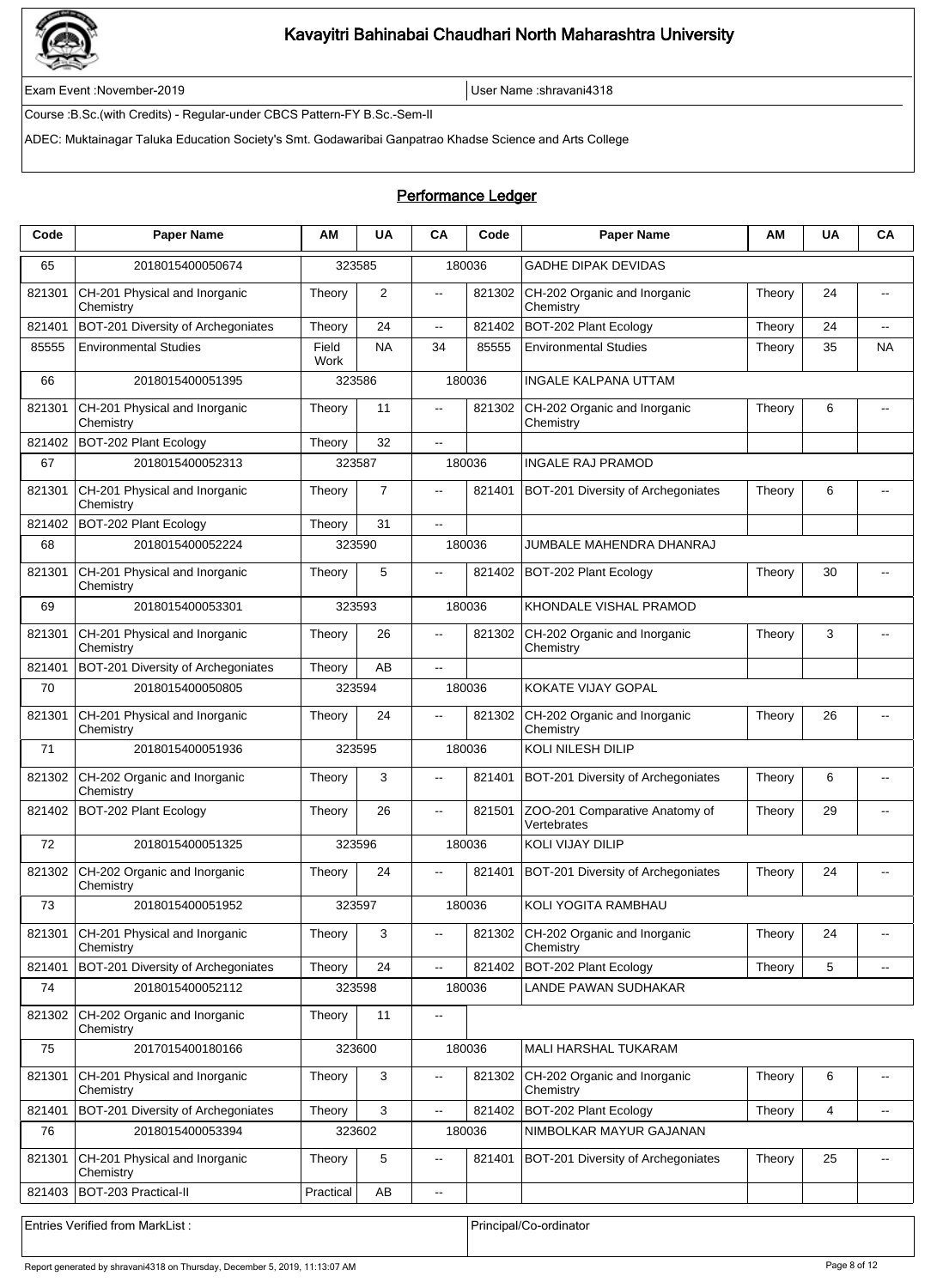

Exam Event :November-2019 User Name :shravani4318

Course :B.Sc.(with Credits) - Regular-under CBCS Pattern-FY B.Sc.-Sem-II

ADEC: Muktainagar Taluka Education Society's Smt. Godawaribai Ganpatrao Khadse Science and Arts College

### Performance Ledger

| Code   | <b>Paper Name</b>                          | ΑM     | <b>UA</b>      | CA                       | Code   | <b>Paper Name</b>                                | АΜ     | <b>UA</b>      | CA                       |
|--------|--------------------------------------------|--------|----------------|--------------------------|--------|--------------------------------------------------|--------|----------------|--------------------------|
| 77     | 2018015400052495                           |        | 323605         |                          | 180036 | PATIL PANKAJ VINAYAK                             |        |                |                          |
| 821301 | CH-201 Physical and Inorganic<br>Chemistry | Theory | 3              | $\overline{\phantom{a}}$ | 821302 | CH-202 Organic and Inorganic<br>Chemistry        | Theory | 5              | $\overline{a}$           |
| 821401 | BOT-201 Diversity of Archegoniates         | Theory | 24             | $\overline{\phantom{a}}$ | 821402 | BOT-202 Plant Ecology                            | Theory | 13             |                          |
| 78     | 2018015400051646                           |        | 323607         |                          | 180036 | PATIL PURVA ARUN                                 |        |                |                          |
| 821301 | CH-201 Physical and Inorganic<br>Chemistry | Theory | 24             | μ.                       | 821402 | BOT-202 Plant Ecology                            | Theory | 34             |                          |
| 79     | 2018015400052425                           |        | 323609         |                          | 180036 | PATIL VISHAKHA ATMARAM                           |        |                |                          |
| 821301 | CH-201 Physical and Inorganic<br>Chemistry | Theory | 6              | μ.                       | 821302 | CH-202 Organic and Inorganic<br>Chemistry        | Theory | 8              |                          |
| 821402 | BOT-202 Plant Ecology                      | Theory | $\overline{4}$ | $\sim$                   |        |                                                  |        |                |                          |
| 80     | 2017015400256494                           | 323611 |                |                          | 180036 | RANE AKASH DILIP                                 |        |                |                          |
| 821301 | CH-201 Physical and Inorganic<br>Chemistry | Theory | 27             | $\sim$                   | 821302 | CH-202 Organic and Inorganic<br>Chemistry        | Theory | 6              |                          |
| 821401 | BOT-201 Diversity of Archegoniates         | Theory | 26             | --                       | 821402 | BOT-202 Plant Ecology                            | Theory | $\overline{7}$ |                          |
| 81     | 2018015400051581                           |        | 323614         |                          | 180036 | SHIRTURE KETAN RAJENDRA                          |        |                |                          |
| 821301 | CH-201 Physical and Inorganic<br>Chemistry | Theory | 8              | μ.                       | 821302 | CH-202 Organic and Inorganic<br>Chemistry        | Theory | 24             |                          |
| 821401 | BOT-201 Diversity of Archegoniates         | Theory | 24             | ă.                       |        |                                                  |        |                |                          |
| 82     | 2018015400052754                           |        | 323615         |                          | 180036 | SUTAR SHRIKRUSHNA DNYANDEO                       |        |                |                          |
| 821301 | CH-201 Physical and Inorganic<br>Chemistry | Theory | 24             | -−                       | 821302 | CH-202 Organic and Inorganic<br>Chemistry        | Theory | 24             |                          |
| 821401 | BOT-201 Diversity of Archegoniates         | Theory | 25             | $\sim$                   | 821402 | BOT-202 Plant Ecology                            | Theory | 28             | $\overline{\phantom{a}}$ |
| 83     | 2018015400052723                           |        | 323616         |                          | 180036 | VAIDYAKAR GANESH NINA                            |        |                |                          |
| 821301 | CH-201 Physical and Inorganic<br>Chemistry | Theory | 24             | $\overline{\phantom{a}}$ | 821302 | CH-202 Organic and Inorganic<br>Chemistry        | Theory | 24             |                          |
| 84     | 2017015400179816                           |        | 323617         |                          | 180036 | VASATKAR VIKAS NIVRUTTI                          |        |                |                          |
| 821301 | CH-201 Physical and Inorganic<br>Chemistry | Theory | 28             | $\overline{a}$           | 821302 | CH-202 Organic and Inorganic<br>Chemistry        | Theory | 26             | $\overline{a}$           |
| 821402 | BOT-202 Plant Ecology                      | Theory | 33             | $\overline{\phantom{a}}$ |        |                                                  |        |                |                          |
| 85     | 2016015400330253                           |        | 323619         |                          | 180036 | WAGH SHUBHAM NIMBAJI                             |        |                |                          |
| 821301 | CH-201 Physical and Inorganic<br>Chemistry | Theory | 24             |                          |        | 821302 CH-202 Organic and Inorganic<br>Chemistry | Theory | 25             |                          |
| 821401 | BOT-201 Diversity of Archegoniates         | Theory | 27             | --                       | 821402 | BOT-202 Plant Ecology                            | Theory | 31             |                          |
| 86     | 2018015400055041                           |        | 323621         |                          | 180036 | WARADE ANIKET GANESH                             |        |                |                          |
| 821301 | CH-201 Physical and Inorganic<br>Chemistry | Theory | 28             | $\overline{\phantom{a}}$ |        |                                                  |        |                |                          |
| 87     | 2018015400052062                           |        | 323622         |                          | 180036 | MAHAJAN DIPAK BALIRAM                            |        |                |                          |
| 821301 | CH-201 Physical and Inorganic<br>Chemistry | Theory | 27             | $\overline{\phantom{a}}$ | 821401 | BOT-201 Diversity of Archegoniates               | Theory | 28             |                          |
| 88     | 2018015400051267                           |        | 323623         |                          | 180036 | PATIL NIKHIL RAVINDRA                            |        |                |                          |
| 821301 | CH-201 Physical and Inorganic<br>Chemistry | Theory | 28             | $\overline{\phantom{a}}$ | 821302 | CH-202 Organic and Inorganic<br>Chemistry        | Theory | 7              |                          |
| 821401 | BOT-201 Diversity of Archegoniates         | Theory | 28             | $\overline{\phantom{a}}$ | 821402 | BOT-202 Plant Ecology                            | Theory | 32             | ۰.                       |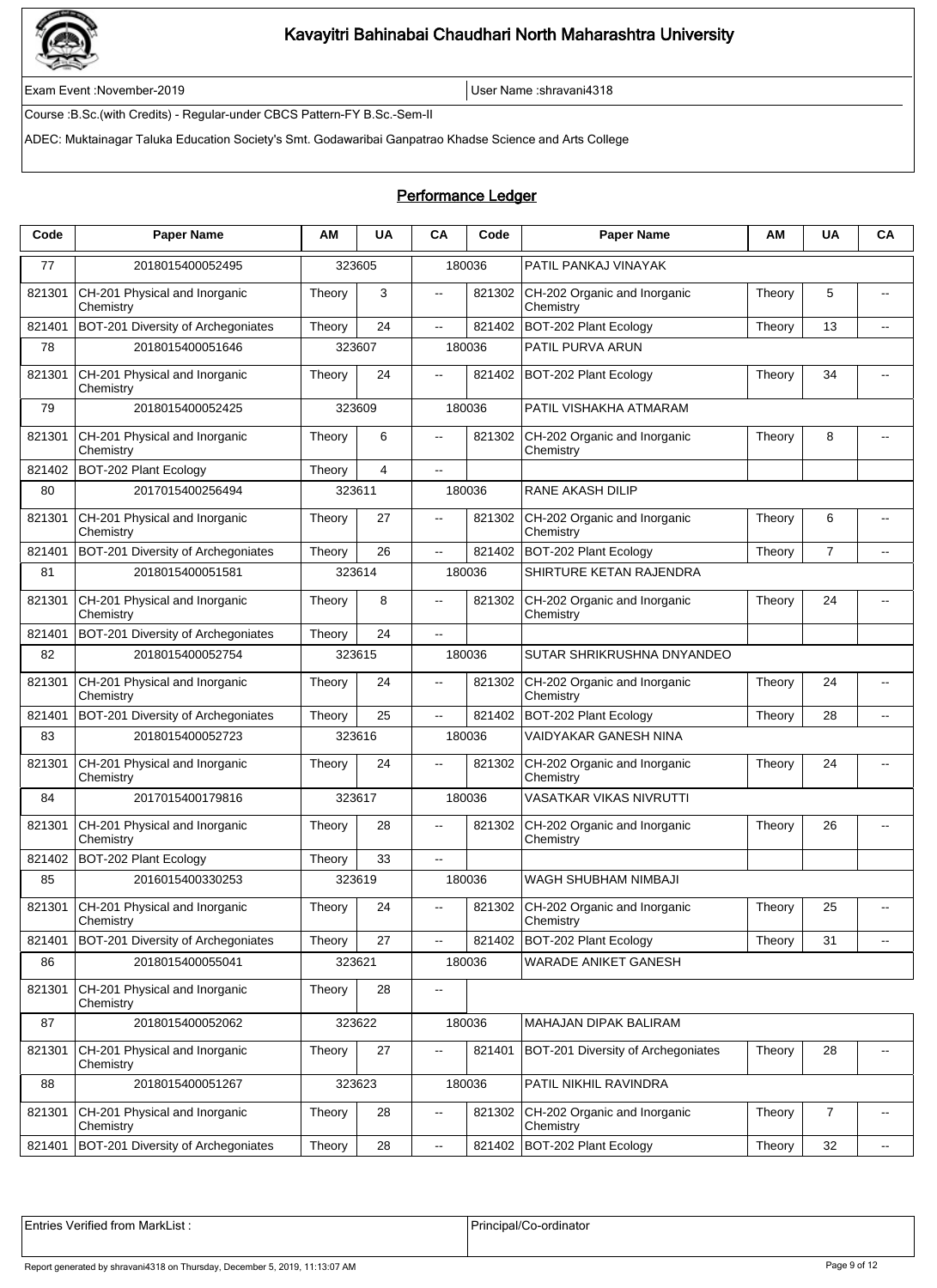

Exam Event :November-2019 User Name :shravani4318

Course :B.Sc.(with Credits) - Regular-under CBCS Pattern-FY B.Sc.-Sem-II

ADEC: Muktainagar Taluka Education Society's Smt. Godawaribai Ganpatrao Khadse Science and Arts College

### Performance Ledger

| Code   | <b>Paper Name</b>                          | АM     | <b>UA</b>    | <b>CA</b>                | Code   | <b>Paper Name</b>                                  | ΑM     | UA                                            | CA                       |
|--------|--------------------------------------------|--------|--------------|--------------------------|--------|----------------------------------------------------|--------|-----------------------------------------------|--------------------------|
| 89     | 2018015400054602                           |        | 323627       |                          | 180036 | PATIL RUSHIKESH KRUSHNA                            |        |                                               |                          |
| 821301 | CH-201 Physical and Inorganic<br>Chemistry | Theory | 28           | $\overline{\phantom{a}}$ | 821302 | CH-202 Organic and Inorganic<br>Chemistry          | Theory | 1                                             |                          |
| 821401 | BOT-201 Diversity of Archegoniates         | Theory | 25           | Ξ.                       | 821402 | BOT-202 Plant Ecology                              | Theory | 35                                            | $\overline{a}$           |
| 90     | 2018015400051244                           |        | 323630       |                          | 180036 | <b>BELOKAR SWATI PUNDALIK</b>                      |        |                                               |                          |
| 821301 | CH-201 Physical and Inorganic<br>Chemistry | Theory | 24           | $\overline{\phantom{a}}$ | 821302 | CH-202 Organic and Inorganic<br>Chemistry          | Theory | 6                                             | $\overline{a}$           |
| 91     | 2018015400052166                           |        | 323631       |                          | 180036 | CHAUDHARI ACHAL NARAYAN                            |        |                                               |                          |
| 821302 | CH-202 Organic and Inorganic<br>Chemistry  | Theory | 35           | $\overline{\phantom{a}}$ |        |                                                    |        |                                               |                          |
| 92     | 2018015400052143                           |        | 323634       |                          | 180036 | CHOPADE VAISHNAVI PRAKASH                          |        |                                               |                          |
| 821301 | CH-201 Physical and Inorganic<br>Chemistry | Theory | 26           |                          | 821302 | CH-202 Organic and Inorganic<br>Chemistry          | Theory | 24                                            |                          |
| 93     | 2018015400051252                           |        | 323635       |                          | 180036 | DAMALE ASHWINI ULHAS                               |        |                                               |                          |
| 821401 | BOT-201 Diversity of Archegoniates         | Theory | 25           | $\overline{a}$           |        |                                                    |        |                                               |                          |
| 94     | 2018015400051437                           |        | 323636       |                          | 180036 | <b>KALE SHITAL KISHOR</b>                          |        |                                               |                          |
| 821401 | BOT-201 Diversity of Archegoniates         | Theory | 24           | цü.                      |        |                                                    |        |                                               |                          |
| 95     | 2018015400051333                           |        | 323637       |                          | 180036 | KAPALE SAMRUDDHI RAJENDRA                          |        |                                               |                          |
| 821301 | CH-201 Physical and Inorganic<br>Chemistry | Theory | 24           | μ.                       | 821302 | CH-202 Organic and Inorganic<br>Chemistry          | Theory | 25                                            |                          |
| 821401 | BOT-201 Diversity of Archegoniates         | Theory | 24           | цü.                      |        |                                                    |        |                                               |                          |
| 96     | 2018015400052135                           |        | 323638       |                          | 180036 | KINGE KANCHAN PRADIP                               |        |                                               |                          |
| 821301 | CH-201 Physical and Inorganic<br>Chemistry | Theory | 24           | $\overline{a}$           | 821302 | CH-202 Organic and Inorganic<br>Chemistry          | Theory | 24                                            | $-$                      |
| 821401 | BOT-201 Diversity of Archegoniates         | Theory | 25           | $\overline{\phantom{a}}$ | 821402 | BOT-202 Plant Ecology                              | Theory | 37                                            | $\overline{\phantom{a}}$ |
| 97     | 2018015400051221                           |        | 323639       |                          | 180036 | KOLI ARCHANA DHANRAJ                               |        |                                               |                          |
| 821301 | CH-201 Physical and Inorganic<br>Chemistry | Theory | 11           | $\overline{a}$           | 821302 | CH-202 Organic and Inorganic<br>Chemistry          | Theory | 11                                            | $\overline{\phantom{a}}$ |
| 98     | 2018015400050794                           |        | 323640       |                          | 180036 | MAHAJAN BHUMITA NARENDRA                           |        |                                               |                          |
| 821301 | CH-201 Physical and Inorganic<br>Chemistry | Theory | 24           | $\overline{a}$           | 821302 | CH-202 Organic and Inorganic<br>Chemistry          | Theory | 6                                             |                          |
| 821401 | BOT-201 Diversity of Archegoniates         | Theory | 24           | $\overline{\phantom{a}}$ | 821801 | GG-201 Physical Geography<br>(Lithosphere Part-II) | Theory | $\mathord{\hspace{1pt}\text{--}\hspace{1pt}}$ | 19                       |
| 99     | 2018015400051967                           |        | 323641       |                          | 180036 | NEMADE AADESH ONKAR                                |        |                                               |                          |
| 821301 | CH-201 Physical and Inorganic<br>Chemistry | Theory | $\mathbf 0$  | $\overline{\phantom{a}}$ | 821302 | CH-202 Organic and Inorganic<br>Chemistry          | Theory | 5                                             | $\overline{\phantom{a}}$ |
| 821401 | BOT-201 Diversity of Archegoniates         | Theory | 3            | --                       | 821402 | BOT-202 Plant Ecology                              | Theory | 5                                             | $\overline{a}$           |
| 100    | 2018015400051797                           |        | 323642       |                          | 180036 | PATIL HARSHALI NITIN                               |        |                                               |                          |
| 821301 | CH-201 Physical and Inorganic<br>Chemistry | Theory | 2            | $- -$                    | 821302 | CH-202 Organic and Inorganic<br>Chemistry          | Theory | 5                                             | $\overline{\phantom{a}}$ |
| 821401 | BOT-201 Diversity of Archegoniates         | Theory | 25           | Ξ.                       | 821402 | BOT-202 Plant Ecology                              | Theory | 1                                             | $\overline{\phantom{a}}$ |
| 101    | 2018015400051631                           |        | 323643       |                          | 180036 | PATIL KOMAL RAJU                                   |        |                                               |                          |
| 821301 | CH-201 Physical and Inorganic<br>Chemistry | Theory | $\mathbf{3}$ | .,                       | 821302 | CH-202 Organic and Inorganic<br>Chemistry          | Theory | 9                                             | $\overline{\phantom{a}}$ |
| 821401 | BOT-201 Diversity of Archegoniates         | Theory | 24           | --                       | 821402 | BOT-202 Plant Ecology                              | Theory | 10                                            | $\overline{\phantom{a}}$ |
|        |                                            |        |              |                          |        |                                                    |        |                                               |                          |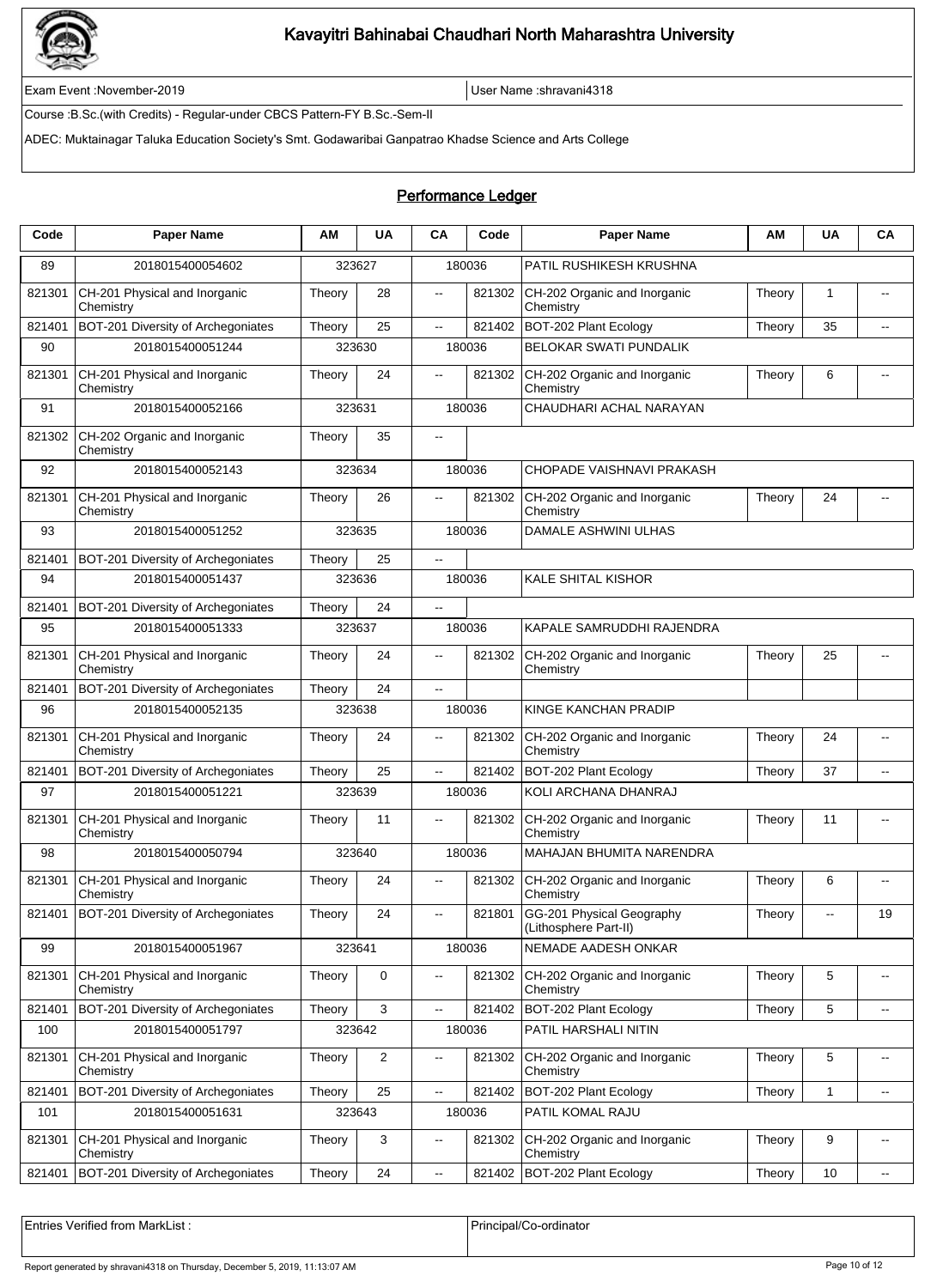

Exam Event :November-2019 User Name :shravani4318

Course :B.Sc.(with Credits) - Regular-under CBCS Pattern-FY B.Sc.-Sem-II

ADEC: Muktainagar Taluka Education Society's Smt. Godawaribai Ganpatrao Khadse Science and Arts College

### Performance Ledger

| Code   | <b>Paper Name</b>                          | ΑM     | <b>UA</b> | CA                       | Code   | <b>Paper Name</b>                          | ΑM     | <b>UA</b> | CA                       |
|--------|--------------------------------------------|--------|-----------|--------------------------|--------|--------------------------------------------|--------|-----------|--------------------------|
| 102    | 2018015400051503                           |        | 323644    |                          | 180036 | PATIL POOJA JITENDRA                       |        |           |                          |
| 821301 | CH-201 Physical and Inorganic<br>Chemistry | Theory | 24        | $\overline{\phantom{a}}$ | 821401 | BOT-201 Diversity of Archegoniates         | Theory | 24        | $\overline{\phantom{a}}$ |
| 821402 | BOT-202 Plant Ecology                      | Theory | 39        | $\overline{\phantom{a}}$ |        |                                            |        |           |                          |
| 103    | 2018015400051484                           |        | 323646    |                          | 180036 | PATIL SWATI DINKAR                         |        |           |                          |
| 821301 | CH-201 Physical and Inorganic<br>Chemistry | Theory | 26        | $\overline{\phantom{a}}$ | 821302 | CH-202 Organic and Inorganic<br>Chemistry  | Theory | 3         | $\overline{\phantom{a}}$ |
| 821401 | BOT-201 Diversity of Archegoniates         | Theory | 29        | Щ,                       | 821402 | BOT-202 Plant Ecology                      | Theory | 42        |                          |
| 104    | 2018015400051774                           |        | 323647    |                          | 180036 | PATIL TRUPTI KALYAN                        |        |           |                          |
| 821301 | CH-201 Physical and Inorganic<br>Chemistry | Theory | 24        | $\overline{\phantom{a}}$ | 821302 | CH-202 Organic and Inorganic<br>Chemistry  | Theory | 5         | $-$                      |
| 821401 | BOT-201 Diversity of Archegoniates         | Theory | 26        | $\overline{\phantom{a}}$ |        |                                            |        |           |                          |
| 105    | 2018015400051341                           | 323651 |           |                          | 180036 | RANE PRATIKSHA SURESH                      |        |           |                          |
| 821301 | CH-201 Physical and Inorganic<br>Chemistry | Theory | 24        | $\overline{\phantom{a}}$ | 821302 | CH-202 Organic and Inorganic<br>Chemistry  | Theory | 25        | $-$                      |
| 821401 | BOT-201 Diversity of Archegoniates         | Theory | 24        | $\overline{a}$           |        |                                            |        |           |                          |
| 106    | 2018015400053154                           |        | 323654    |                          | 180036 | <b>AVACHARE AJAY RAJESH</b>                |        |           |                          |
| 821301 | CH-201 Physical and Inorganic<br>Chemistry | Theory | 1         | $\overline{\phantom{a}}$ | 821302 | CH-202 Organic and Inorganic<br>Chemistry  | Theory | 28        | $\overline{\phantom{a}}$ |
| 821401 | BOT-201 Diversity of Archegoniates         | Theory | 9         | $\overline{a}$           | 821402 | BOT-202 Plant Ecology                      | Theory | 36        |                          |
| 107    | 2018015400052746                           |        | 323655    |                          | 180036 | BHALERAO ASHVIN RAVINDRANATH               |        |           |                          |
| 821301 | CH-201 Physical and Inorganic<br>Chemistry | Theory | 1         |                          | 821302 | CH-202 Organic and Inorganic<br>Chemistry  | Theory | 6         |                          |
| 108    | 2018015400050682                           | 323661 |           |                          | 180036 | KOLI HARSHALI LILADHAR                     |        |           |                          |
| 821301 | CH-201 Physical and Inorganic<br>Chemistry | Theory | 26        | $\overline{\phantom{a}}$ | 821302 | CH-202 Organic and Inorganic<br>Chemistry  | Theory | 4         |                          |
| 109    | 2018015400052367                           |        | 323662    |                          | 180036 | KOLI KHUSHABU DATTATRAY                    |        |           |                          |
| 821302 | CH-202 Organic and Inorganic<br>Chemistry  | Theory | 28        | $\overline{\phantom{a}}$ |        |                                            |        |           |                          |
| 110    | 2018015400051476                           |        | 323663    |                          | 180036 | KOTHALKAR NIKESH SUNIL                     |        |           |                          |
| 821301 | CH-201 Physical and Inorganic<br>Chemistry | Theory | 10        |                          | 821302 | CH-202 Organic and Inorganic<br>Chemistry  | Theory | 2         |                          |
| 111    | 2018015400051975                           |        | 323666    |                          | 180036 | TELI KOMAL MADHUKAR                        |        |           |                          |
| 821301 | CH-201 Physical and Inorganic<br>Chemistry | Theory | 24        | $\overline{\phantom{a}}$ | 821302 | CH-202 Organic and Inorganic<br>Chemistry  | Theory | 9         | $\overline{\phantom{a}}$ |
| 821401 | BOT-201 Diversity of Archegoniates         | Theory | 6         | ц.                       | 821402 | BOT-202 Plant Ecology                      | Theory | 26        | $\overline{a}$           |
| 112    | 2018015400351971                           |        | 323870    |                          | 180154 | <b>BODADE RAJU CHHAGAN</b>                 |        |           |                          |
| 821401 | BOT-201 Diversity of Archegoniates         | Theory | 33        | $\overline{\phantom{a}}$ |        |                                            |        |           |                          |
| 113    | 2018015400351916                           | 323871 |           |                          | 180154 | CHANDAK AJAY DNYANESHWAR                   |        |           |                          |
| 821401 | BOT-201 Diversity of Archegoniates         | Theory | 27        | $\overline{\phantom{a}}$ |        |                                            |        |           |                          |
| 114    | 2018015400351785                           |        | 323872    |                          | 180154 | CHANDAK BHUSHAN PRABHAKAR                  |        |           |                          |
| 821201 | PHY-201 Electricity and Electrostatics     | Theory | 25        | $\overline{\phantom{a}}$ | 821301 | CH-201 Physical and Inorganic<br>Chemistry | Theory | 24        | $\overline{\phantom{a}}$ |
| 821302 | CH-202 Organic and Inorganic<br>Chemistry  | Theory | 24        | $\overline{\phantom{a}}$ | 821401 | BOT-201 Diversity of Archegoniates         | Theory | 27        | $\overline{\phantom{a}}$ |